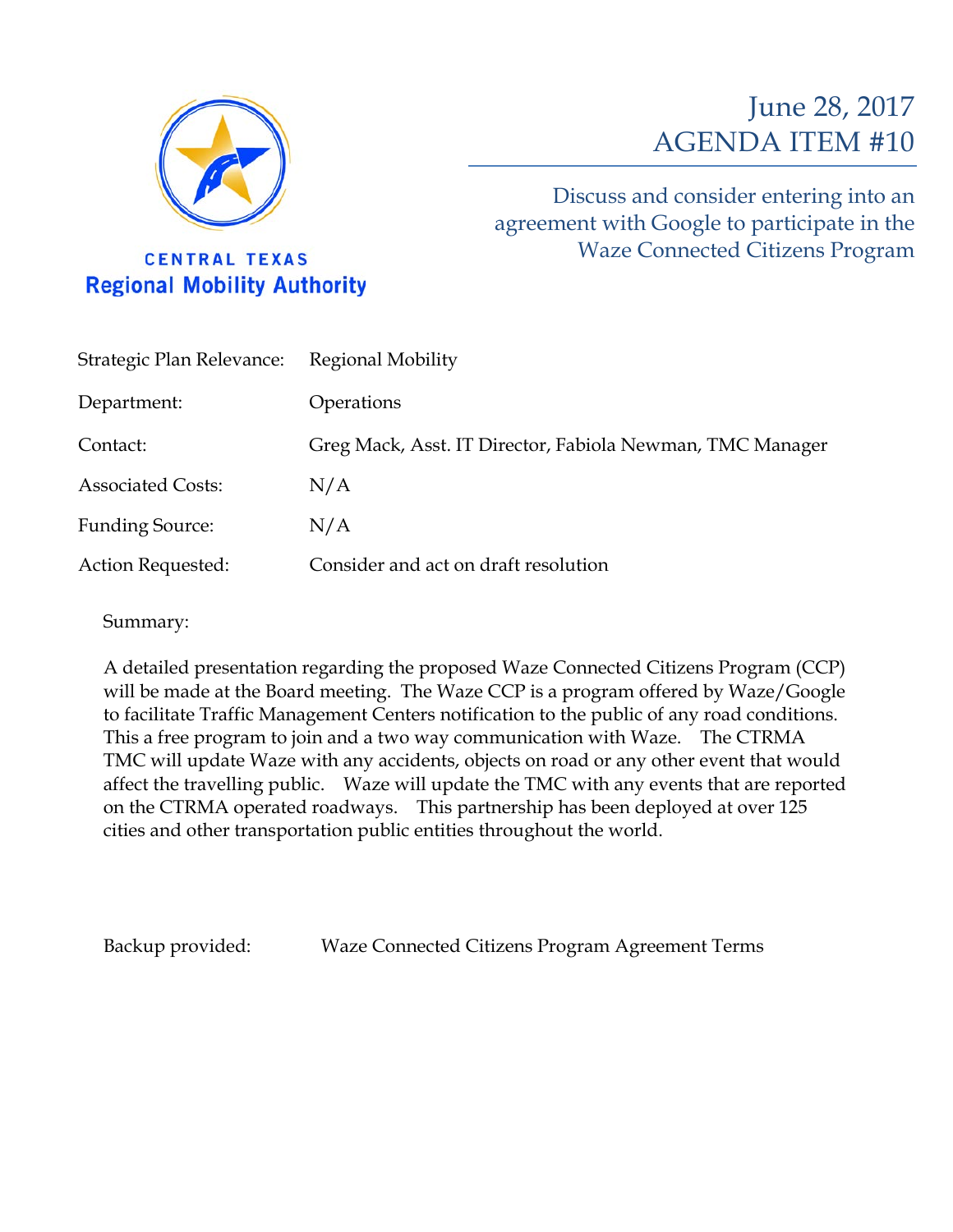# Connected Citizens Program Membership Application

Please fill out this form to apply to Waze's Connected Citizens data exchange program.

#### **Last step: Agree to the Waze Traffic Data API Additional Terms**

BECOMING A PARTICIPATING MEMBER OF THE CCP (A "CCP PARTNER"):

In order to send and receive traffic data, each partner must execute The Waze Traffic Data API Additional Terms (the "Waze Traffic Data API Additional Terms"), which will govern the traffic data licenses CCP Partners grant to and receive from Google.

A partner will officially become a CCP Partner on fulfillment of the following two conditions: (i) Google notifies the partner that its application for membership was accepted, and (ii) the partner executes the Waze Traffic Data API Additional Terms (the CCP Membership Terms and the Waze Traffic Data API Additional Terms are collectively referred to as the "Agreement").

Immediately after becoming a CCP Partner, the CCP Partner will work with Google to define the geographic parameters of the areas where the CCP Partner collects traffic data, and Google will determine the corresponding bounding box coordinates for such areas (the "Territory"). Subject to the Waze Traffic Data API Additional Terms, Google will then begin to provide CCP Partner with a live feed of the traffic data collected in the Territory by its traffic and navigation service known as Waze ("Waze"), and CCP Partner will provide Google with a live feed of the CCP Partner's traffic data.

#### PARTNERSHIP QUALIFICATIONS:

While qualifications may vary among partners, Google is primarily seeking government agencies or private road operators with real-time traffic-related data that is not already available to Google. Additional qualifications Google may consider when evaluating a partner's qualifications may include geographical diversity, technical capability and eagerness to innovate.

CCP MEMBERSHIP ELIGIBILITY CRITERIA:

In order to become become a member of the CCP, a partner must meet all of the following requirements:

(a) partner is a government agency or a private road operator (although Google may make an exception to this requirement at its sole discretion in rare circumstances);

(b) partner has completed the CCP membership application and executed the Waze Traffic Data API Additional Terms; and

(c) partner possesses real-time traffic-related data, and has all of the rights needed to provide the data to Google in compliance with the Waze Traffic Data API Additional Terms.

A partner should not submit an application for membership in the CCP if it does not meet the above requirements.

WITHDRAWAL OF CCP PARTNERSHIP:

Google reserves the right on notice (including by email) to withdraw a CCP Partner's membership status if: (a) the Agreement terminates; or (b) CCP Partner stops fulfilling the CCP Membership Eligibility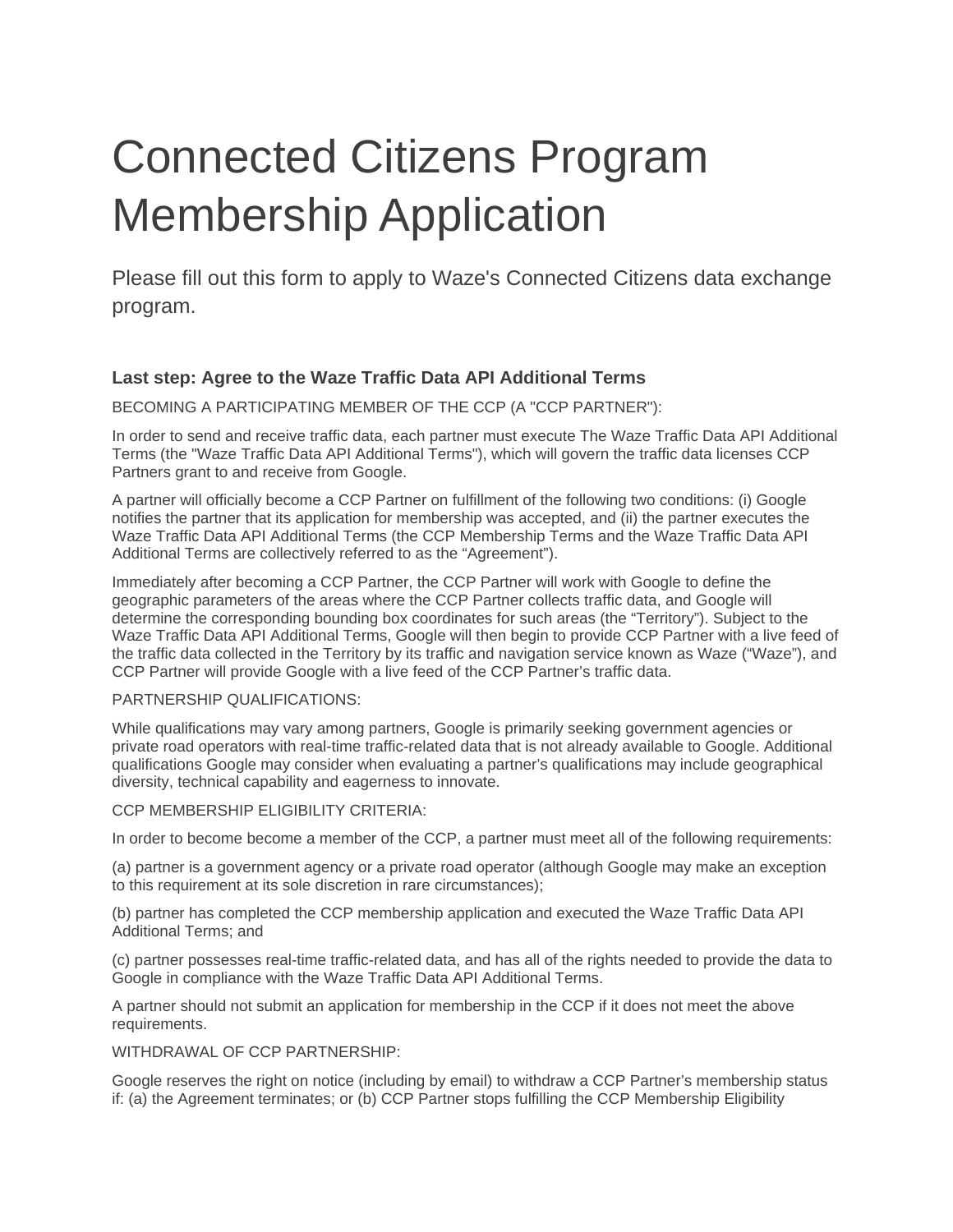Criteria; or (c) CCP Partner breaches the Agreement. If a CCP Partner's membership status is withdrawn, Google may terminate the Agreement with immediate effect, unless Google in its sole discretion decides to extend a 30 day grace period before termination.

Organization Legal Name Central Texas Regional

I have full legal authority to bind the entity identified in the signature box below ("Organization") to the Agreement of this partnership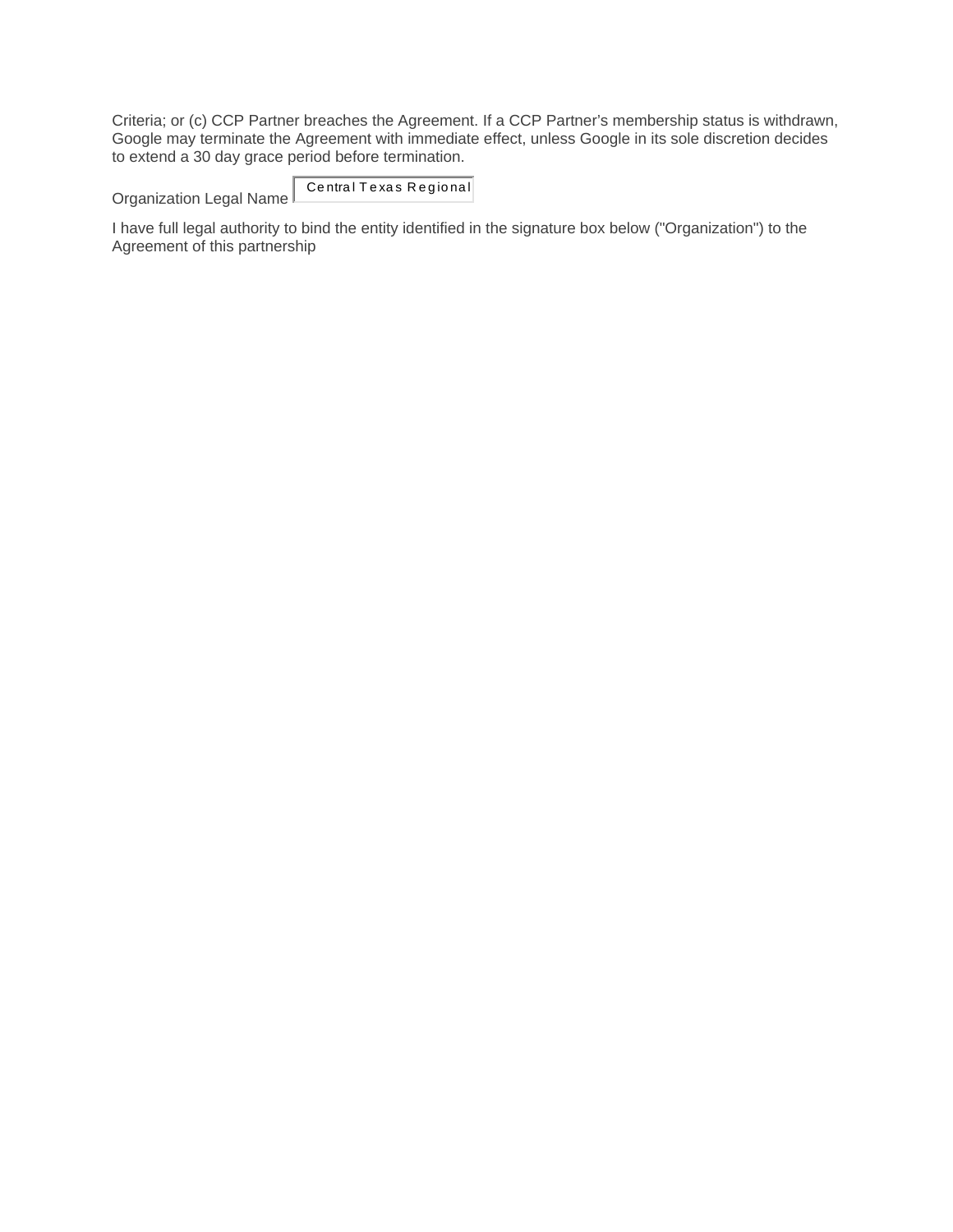#### **Waze Connected Citizens Program Data Upload Tool and Waze Traffic Data API Additional Terms**

Last Modified: February 9, 2017

Your use of the Waze Connected Citizens Program Data Upload tool and the Waze Traffic Data API are subject to the Google Terms of Service, the [Google APIs Terms of Service,](https://developers.google.com/terms/) and these additional terms (the "**Waze Connected Citizens Program Additional Terms**"). Together, the Google Terms of Service, the Google APIs Terms of Service, and the Waze Connected Citizens Program Additional Terms are the "**Agreement**."

**1. Authority to Accept Terms.** If you are accepting this Agreement on behalf of a government entity, a company, or other entity, you represent and warrant that: (a) you have full legal authority to bind that agency, company, or entity to this Agreement; (b) you have read and understand this Agreement; and (c) you and your agency, company, or entity agree to this Agreement. If you don't have the legal authority to bind your agency, company, or entity, please do not accept this Agreement.

#### **2. Data Licenses.**

#### **2.1. To Google.**

(a) License Grant. When you upload data using the Waze Connected Citizens data upload tool (the "**Waze Upload Tool**"), you grant Google a royalty-free, non-exclusive, worldwide license to use the uploaded data in connection with Google products and services for (i) the duration of the applicable intellectual property rights in that data, or (ii) the maximum period permitted by applicable law if (ii) is shorter than (i).

(b) Rights. You represent and warrant that you have and will retain all necessary rights to provide that license to Google.

#### **2.2. To You.**

(a) License Grant. When you use the Waze Traffic Data API (the "**Waze API**"), Google grants you a royalty-free, non-exclusive license to do the following, subject to the [Google APIs Terms of](https://developers.google.com/terms/)  [Service](https://developers.google.com/terms/) and the Waze Connected Citizens Program Additional Terms:

(i) internally use the Waze API to access Waze's traffic data;

(ii) internally use that Waze traffic data in your traffic management infrastructure and crisis response centers, solely to improve traffic conditions; and

(iii) incorporate and distribute real-time Waze traffic data in a consumer-facing traffic incident notification service that you own and control.

#### (b) License Restrictions.

(i) You may only use the Waze API in the geographical areas covered by the data you uploaded to Waze.

(ii) You may only use the Waze API as long as you are licensing your data to Google under Section 2.1.

(iii) You will not, and will not permit a third party to do any of the following, except with Google's express prior written consent:

(A) use the Waze API, Waze data, or the Waze Upload Tool in any manner not expressly authorized by this Agreement (for example, you must not scrape the Waze Upload Tool and data);

(B) distribute or publish aggregated or historic Waze data or any analyses of the Waze data; or

(C) use Waze data to create a product or service that performs the same or similar functions as the Waze service (for example, you must not use the Waze API to create a navigation app).

(iv) Your services that use the Waze data must not (and must not make it reasonably possible for third parties (other than your Google-approved subcontractors) to):

- (A) incorporate Waze data into third-party products or services; or
- (B) use Waze data for any commercial purpose.

#### **2.3 Sublicensing.**

(a) Google may sublicense the license rights in Section 2.1 to (i) its affiliates; and (ii) users (to the extent necessary to permit them to use Google products and services).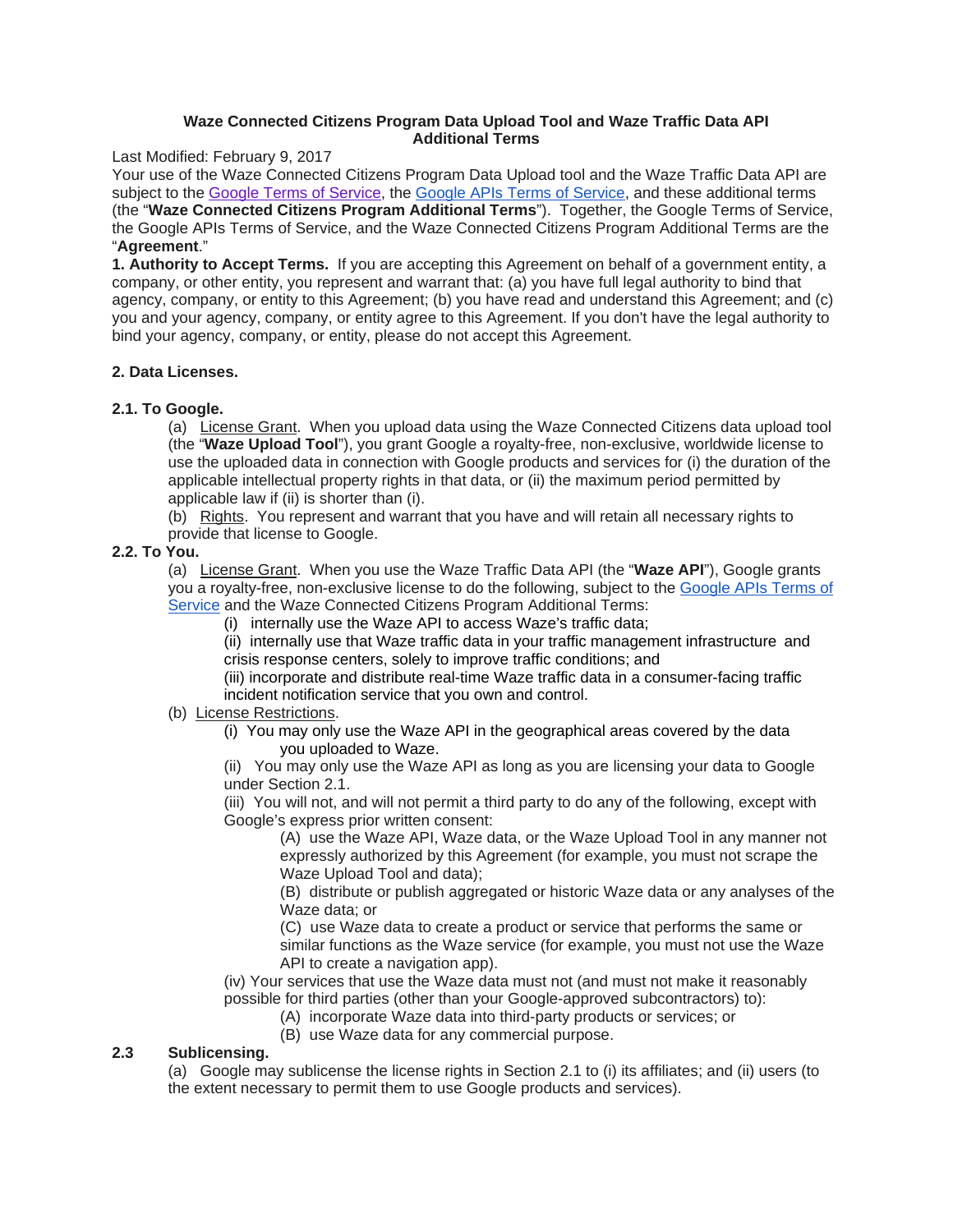- (b) You may sublicense the license rights in Section 2.2 to the sublicensees authorized in writing by Google (without further right to sublicense), subject to the following:
	- (i) you must have written agreements with your authorized sublicensees that are no less protective of Google and the Waze data than this Agreement;
	- (ii) you must not charge your authorized sublicensees a fee to access the Waze data;
	- (iii) your authorized sublicensees may exercise the sublicensed rights only in connection
	- with your consumer-facing traffic incident notification service; and
	- (iv) you will remain liable for your authorized sublicensees' acts and omissions.

#### 2.4 **Attribution.**

(a) By You. When you use Waze data in your service(s), you will provide attribution to Waze in accordance with the [Waze Connected Citizens Program Attribution Guidelines.](https://sites.google.com/site/wazeccpattributionguidelines/home)

(b) By Google. When Google uses your road closure or traffic incident data in Google products or services, Google will provide attribution to you consistent with its attribution to similarly-situated licensors, subject to form factor or technical limitations (including space-constricted displays and text or voice-based results).

(c) Brand Features Licenses. Each party grants the other a royalty-free, non-exclusive, worldwide license to use their brand features, only in connection with its attribution obligations in Section 2.4 and, if approved, its publicity rights under Section 4.4 (Publicity). All goodwill, rights, and benefits those brand features will inure solely to the brand features owner's benefit, and the brand features owner will retain all rights in those brand features.

#### **2.5 Retention of Rights.** As between the parties:

(a) you retain all rights in your uploaded data; and

(b) Google retains all rights in (i) the Waze API, Waze data, Waze Upload Tool; (ii) all Google products and services, and (iii) any content created, submitted, or used in connection with the Google products and services, including (A) user-generated content (for example, Waze user corrections to, or verifications of, your uploaded data); and (B) Google-created content (for example, the Google quality control team's corrections to your uploaded data).

#### **2.6 No Other Restrictions.** Nothing in this Agreement:

(a) requires either party to use the other party's data;

(b) restricts either party from using content it obtains elsewhere; or

(c) restricts either party from exercising any rights it has at law (including under the U.S. Copyright Act).

**3. Privacy Policy.** Because neither party will disclose any personal information to the other under this Agreement, the Google Privacy Policy (referenced in the Google Terms of Service and the Google APIs Terms of Service) does not apply.

#### **4. Confidentiality; Publicity.**

**4.1 Definition. "Confidential Information"** means information that one party (or an affiliate) discloses to the other party under this Agreement, and that is marked as confidential or would normally be considered confidential information under the circumstances. It does not include information that is independently developed by the recipient, is rightfully given to the recipient by a third party without confidentiality obligations, or becomes public through no fault of the recipient.

**4.2 Confidentiality Obligations.** Subject to Section 4.3 (Public Records Exception), the recipient will not disclose the other party's Confidential Information, except to employees, affiliates, agents, or professional advisors (**"Delegates**") who need to know it and who have a legal obligation to keep it confidential. The recipient will use the other party's Confidential Information only to exercise rights and fulfill obligations under this Agreement. The recipient will ensure that its Delegates are also subject to the same non-disclosure and use obligations. The recipient may disclose Confidential Information when required by law after giving reasonable notice to the discloser, if permitted by law.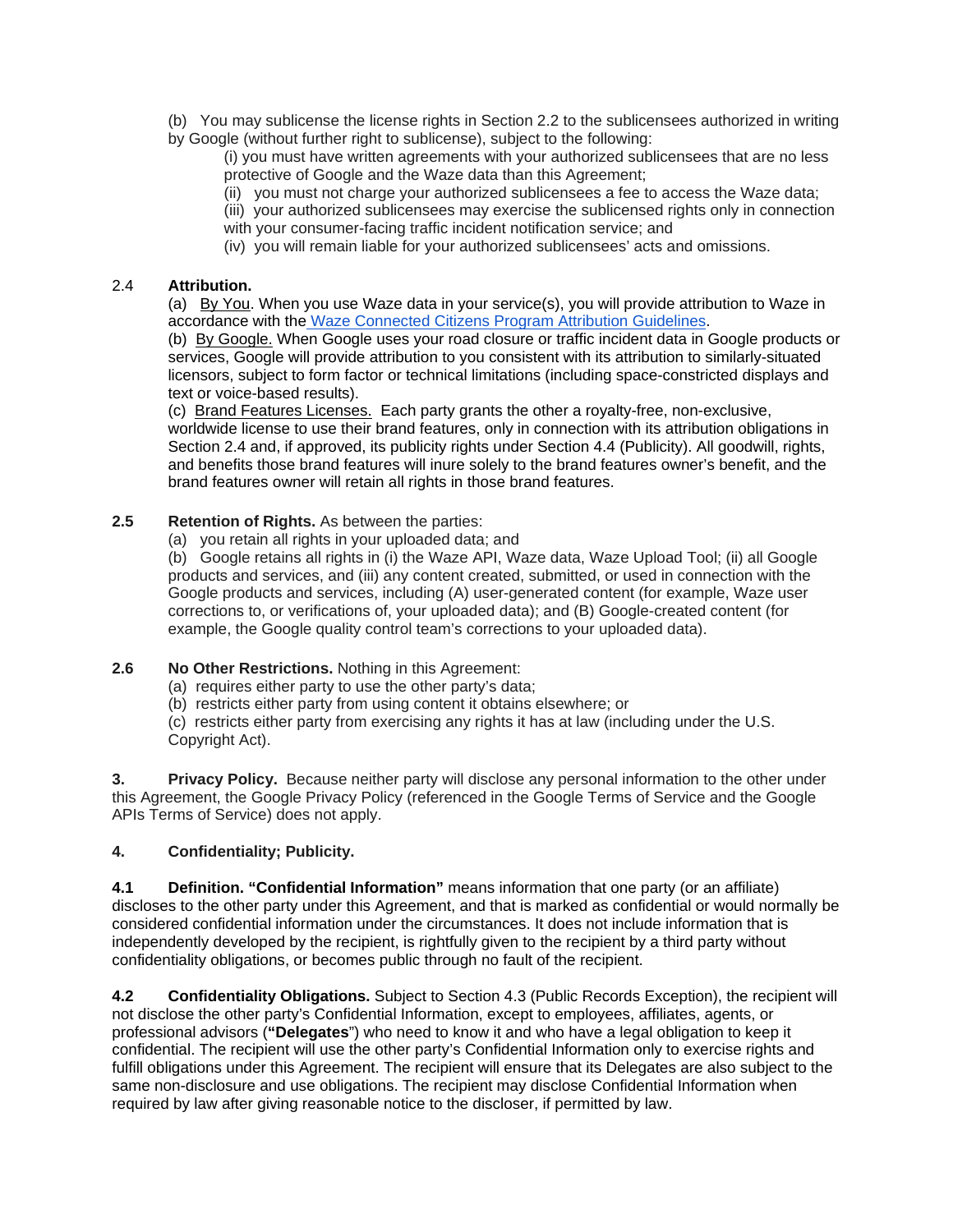**4.3 Public Records Exception.** If you are a government entity, the following will apply, subject to applicable law:

(a) Notice Requirement. If a government entity receives a public records disclosure request, you will promptly (and in any event within five days) provide to Google a written notice specifying the details of the disclosure request, including the requester's identity, the requested records, and the legal deadline to disclose the records.

(b) Disclosure of Public Records. A government entity may disclose the requested records on the legal deadline for disclosure as required by the applicable public records disclosure law, but only if: (1) Google does not obtain a court order enjoining the disclosure, (2) the government entity reasonably determines that the requested records are not exempt from disclosure, and (3) the government entity is otherwise legally required by an applicable public records disclosure law to comply with the disclosure request.

**4.4 Publicity.** Subject to Section 4.3, neither party may make any public statement regarding the Connected Citizens Program without the other's written approval, except that the parties may publicly reference a government entity's participation in the Connected Citizens Program. Each party will promptly review and respond to the other party's approval requests.

**5. No Indemnity Obligations.** Neither party will have indemnity obligations under the Agreement. The second sentence in the Google Terms of Service section titled "Business uses of our Services" and the Google APIs Terms of Service section titled "Indemnification" will not apply under this Agreement. **6. Termination.** Either party may terminate this Agreement for convenience on 60 days' written notice to the other party. On termination of this Agreement for any reason (contractual or otherwise): (a) each party will stop providing data to the other party; (b) you will stop using the Waze API, Waze data, and Waze Upload Tool; and (c) the following Sections will survive (along with any other sections that under their terms or by implication ought to survive): the [Google Terms of Service;](https://www.google.com/policies/terms/) all defined terms; Sections 2.1, 2.3(a), 2.4(b), 2.4(c), 2.5, 2.6, 3, 4, 5, 6, and 7.

#### **7. General.**

**7.1 Affiliates, Consultants, and Contractors.** Google may use its affiliates, consultants, and contractors in connection with the performance of its obligations and exercise of its rights under this Agreement, provided that those parties are subject to the same obligations as Google.

**7.2 Force Majeure.** Neither party will be liable for failure or delay in performance to the extent caused by circumstances beyond its reasonable control.

**7.3 No Agency.** This Agreement does not create any agency, partnership, or joint venture between the parties.

**7.4 Amendments.** Any amendment must be in writing, signed by both parties, and expressly state that it is amending this Agreement.

**7.5 Government Entities.** If you are a government entity, the following will apply:

#### **(a) Governing Law.**

(i) For government entities (other than United States federal government entities), the [Google Terms of Service](https://www.google.com/policies/terms/) section regarding governing law and venue is deleted.

(ii) For United States federal government entities, the [Google Terms of Service](https://www.google.com/policies/terms/) section regarding governing law and venue is deleted and replaced with the following:

"This Agreement will be governed by and interpreted and enforced in accordance with the laws of the United States of America without reference to conflict of laws. Solely to the extent permitted by federal law: (A) the laws of the State of California (excluding California's conflict of laws rules) will apply in the absence of applicable federal law;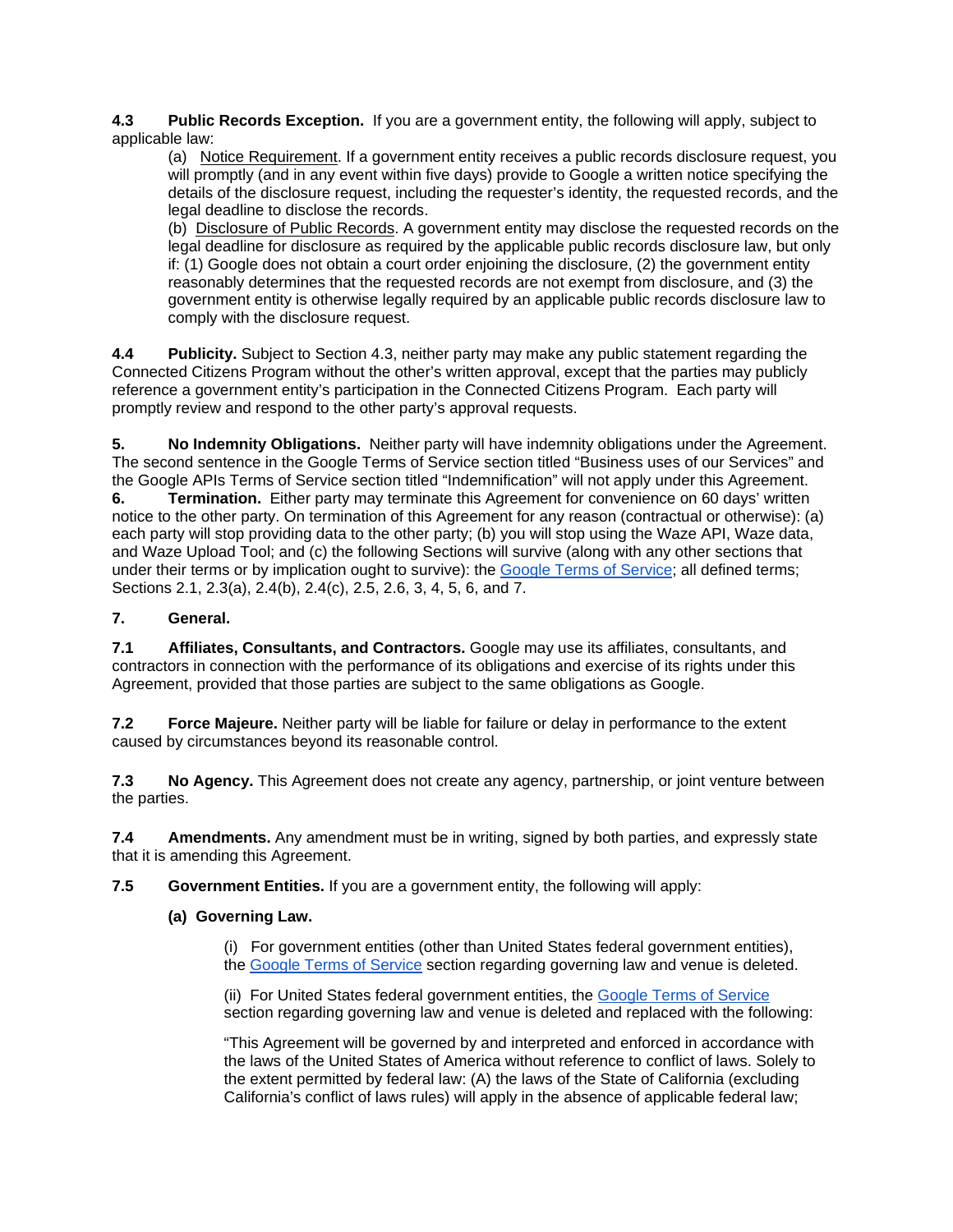and (B) any dispute arising out of or relating to this Agreement or the Services will be litigated exclusively in the federal courts of Santa Clara County, California, and the parties consent to personal jurisdiction in those courts."

**(b) U.S. Government Restricted Rights.** All access or use of the Waze API, Waze data, and Waze Upload Tool by or for the United States federal government is subject to the "U.S. Government Restricted Rights" section in the [Legal Notices for Google Maps/Google Earth and](https://www.google.com/help/legalnotices_maps.html)  [Google Maps/Google Earth APIs.](https://www.google.com/help/legalnotices_maps.html)

**7.6 Conflicting Languages.** If this Agreement is translated into any other language, and there is a discrepancy between the English text and the translated text, the English text will govern.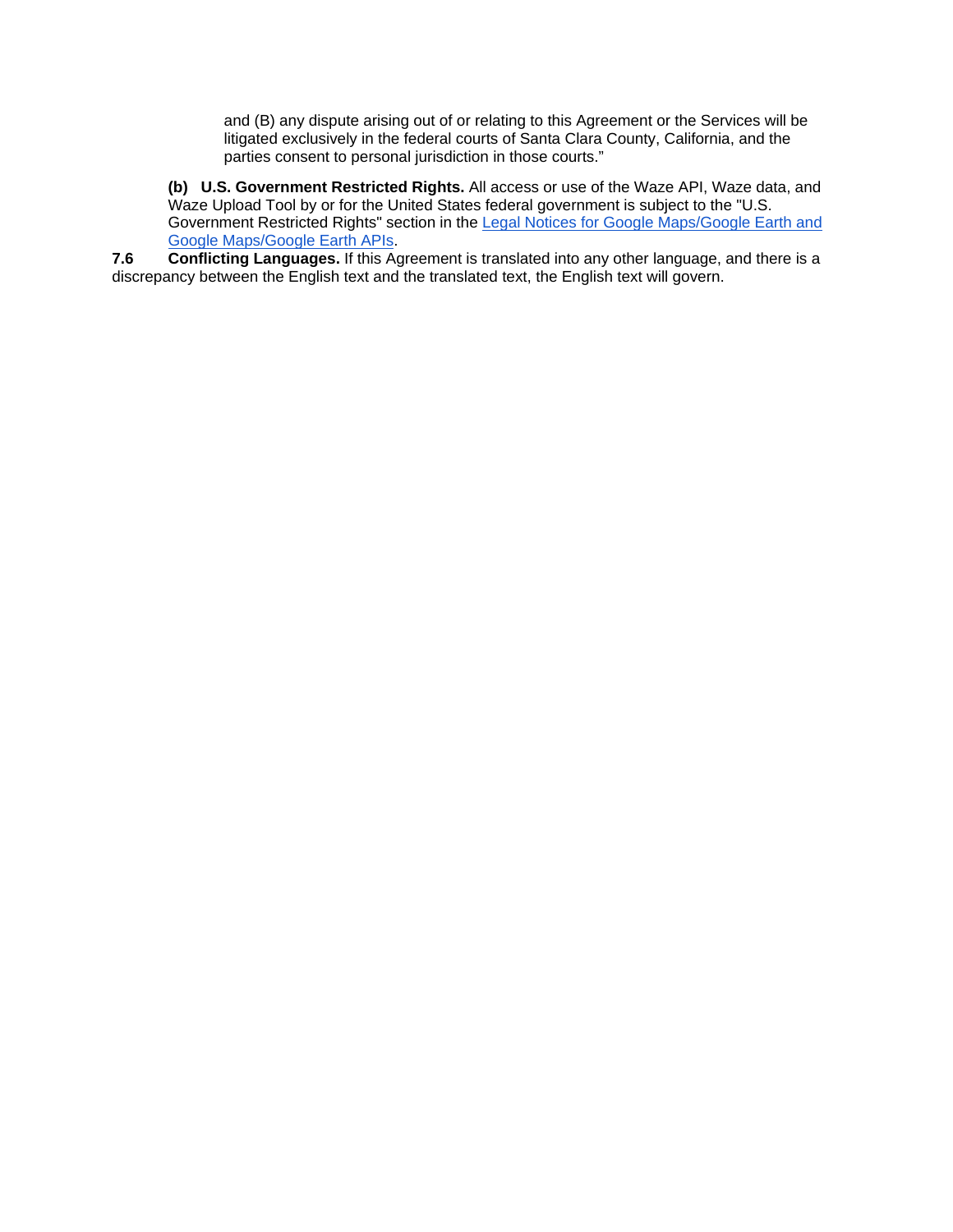## Google

# **Google Terms of Service**

Last modified: April 14, 2014 (view archived versions)

#### **Welcome to Google!**

Thanks for using our products and services ("Services"). The Services are provided by Google Inc. ("Google"), located at 1600 Amphitheatre Parkway, Mountain View, CA 94043, United States.

By using our Services, you are agreeing to these terms. Please read them carefully.

Our Services are very diverse, so sometimes additional terms or product requirements (including age requirements) may apply. Additional terms will be available with the relevant Services, and those additional terms become part of your agreement with us if you use those Services.

#### **Using our Services**

You must follow any policies made available to you within the Services.

Don't misuse our Services. For example, don't interfere with our Services or try to access them using a method other than the interface and the instructions that we provide. You may use our Services only as permitted by law, including applicable export and re-export control laws and regulations. We may suspend or stop providing our Services to you if you do not comply with our terms or policies or if we are investigating suspected misconduct.

Using our Services does not give you ownership of any intellectual property rights in our Services or the content you access. You may not use content from our Services unless you obtain permission from its owner or are otherwise permitted by law. These terms do not grant you the right to use any branding or logos used in our Services. Don't remove, obscure, or alter any legal notices displayed in or along with our Services.

Our Services display some content that is not Google's. This content is the sole responsibility of the entity that makes it available. We may review content to determine whether it is illegal or violates our policies, and we may remove or refuse to display content that we reasonably believe violates our policies or the law. But that does not necessarily mean that we review content, so please don't assume that we do.

In connection with your use of the Services, we may send you service announcements, administrative messages, and other information. You may opt out of some of those communications.

Some of our Services are available on mobile devices. Do not use such Services in a way that distracts you and prevents you from obeying traffic or safety laws.

#### **Your Google Account**

You may need a Google Account in order to use some of our Services. You may create your own Google Account, or your Google Account may be assigned to you by an administrator, such as your employer or educational institution. If you are using a Google Account assigned to you by an administrator, different or additional terms may apply and your administrator may be able to access or disable your account.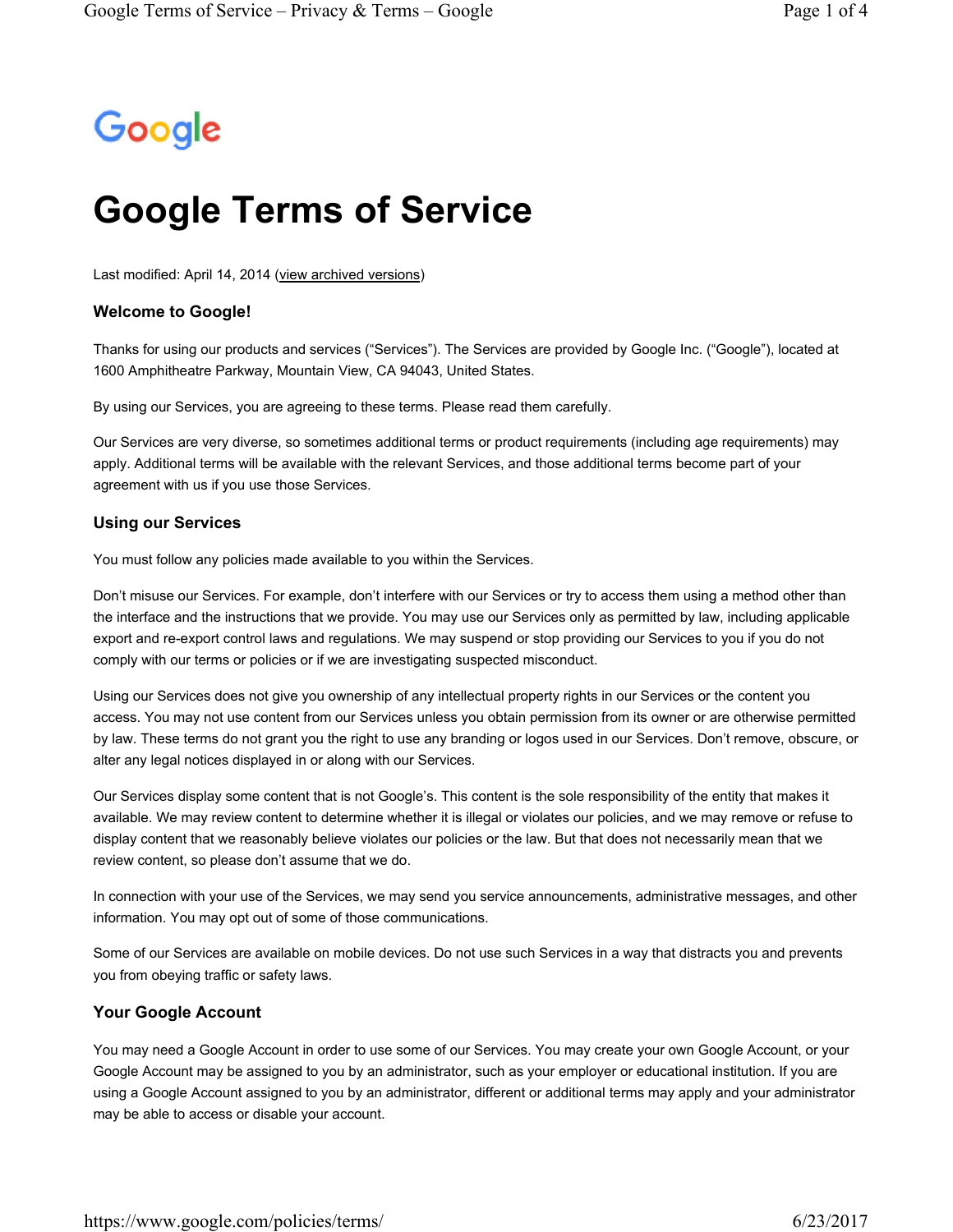To protect your Google Account, keep your password confidential. You are responsible for the activity that happens on or through your Google Account. Try not to reuse your Google Account password on third-party applications. If you learn of any unauthorized use of your password or Google Account, follow these instructions.

#### **Privacy and Copyright Protection**

Google's privacy policies explain how we treat your personal data and protect your privacy when you use our Services. By using our Services, you agree that Google can use such data in accordance with our privacy policies.

We respond to notices of alleged copyright infringement and terminate accounts of repeat infringers according to the process set out in the U.S. Digital Millennium Copyright Act.

We provide information to help copyright holders manage their intellectual property online. If you think somebody is violating your copyrights and want to notify us, you can find information about submitting notices and Google's policy about responding to notices in our Help Center.

#### **Your Content in our Services**

Some of our Services allow you to upload, submit, store, send or receive content. You retain ownership of any intellectual property rights that you hold in that content. In short, what belongs to you stays yours.

When you upload, submit, store, send or receive content to or through our Services, you give Google (and those we work with) a worldwide license to use, host, store, reproduce, modify, create derivative works (such as those resulting from translations, adaptations or other changes we make so that your content works better with our Services), communicate, publish, publicly perform, publicly display and distribute such content. The rights you grant in this license are for the limited purpose of operating, promoting, and improving our Services, and to develop new ones. This license continues even if you stop using our Services (for example, for a business listing you have added to Google Maps). Some Services may offer you ways to access and remove content that has been provided to that Service. Also, in some of our Services, there are terms or settings that narrow the scope of our use of the content submitted in those Services. Make sure you have the necessary rights to grant us this license for any content that you submit to our Services.

Our automated systems analyze your content (including emails) to provide you personally relevant product features, such as customized search results, tailored advertising, and spam and malware detection. This analysis occurs as the content is sent, received, and when it is stored.

If you have a Google Account, we may display your Profile name, Profile photo, and actions you take on Google or on thirdparty applications connected to your Google Account (such as +1's, reviews you write and comments you post) in our Services, including displaying in ads and other commercial contexts. We will respect the choices you make to limit sharing or visibility settings in your Google Account. For example, you can choose your settings so your name and photo do not appear in an ad.

You can find more information about how Google uses and stores content in the privacy policy or additional terms for particular Services. If you submit feedback or suggestions about our Services, we may use your feedback or suggestions without obligation to you.

#### **About Software in our Services**

When a Service requires or includes downloadable software, this software may update automatically on your device once a new version or feature is available. Some Services may let you adjust your automatic update settings.

Google gives you a personal, worldwide, royalty-free, non-assignable and non-exclusive license to use the software provided to you by Google as part of the Services. This license is for the sole purpose of enabling you to use and enjoy the benefit of the Services as provided by Google, in the manner permitted by these terms. You may not copy, modify,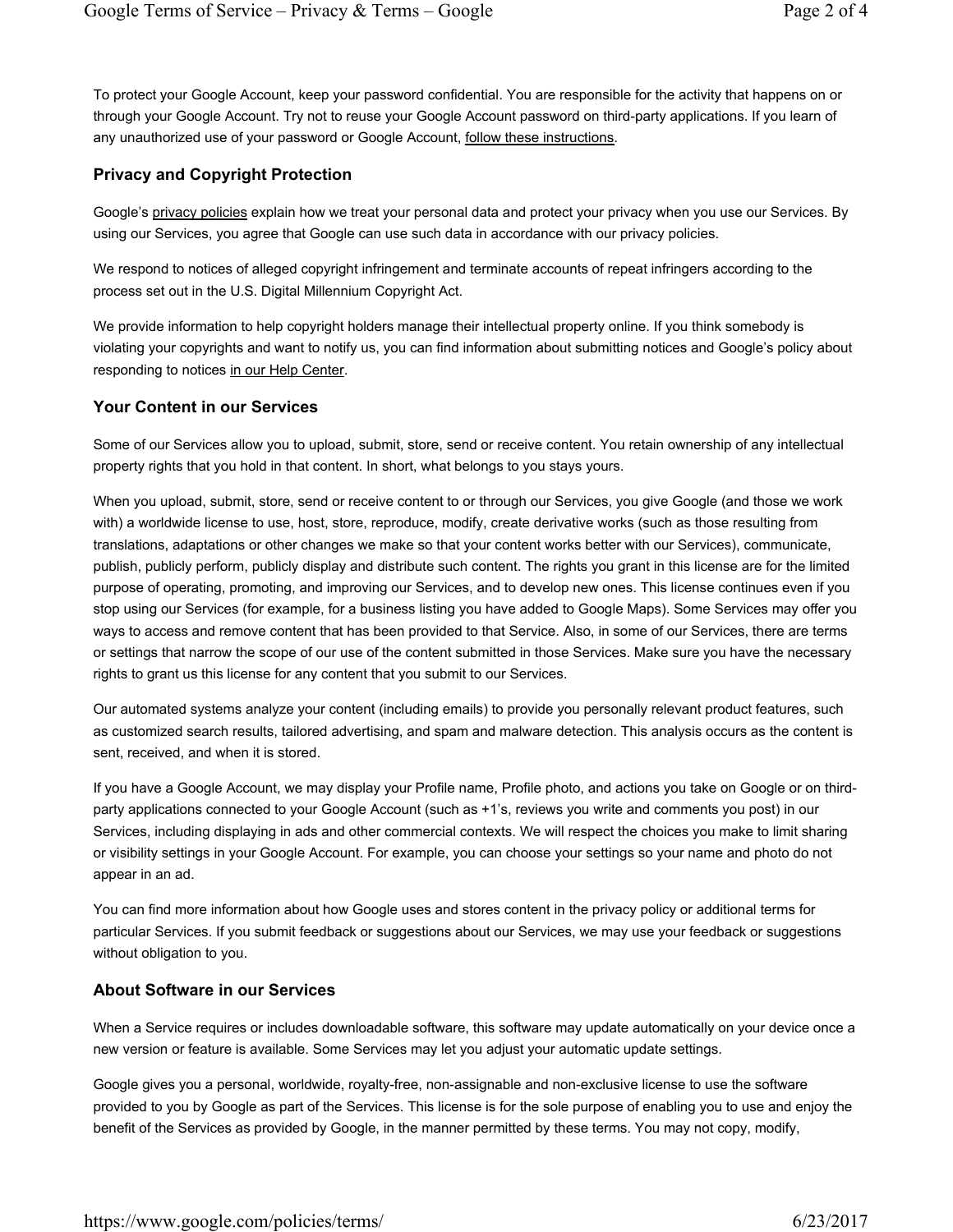distribute, sell, or lease any part of our Services or included software, nor may you reverse engineer or attempt to extract the source code of that software, unless laws prohibit those restrictions or you have our written permission.

Open source software is important to us. Some software used in our Services may be offered under an open source license that we will make available to you. There may be provisions in the open source license that expressly override some of these terms.

#### **Modifying and Terminating our Services**

We are constantly changing and improving our Services. We may add or remove functionalities or features, and we may suspend or stop a Service altogether.

You can stop using our Services at any time, although we'll be sorry to see you go. Google may also stop providing Services to you, or add or create new limits to our Services at any time.

We believe that you own your data and preserving your access to such data is important. If we discontinue a Service, where reasonably possible, we will give you reasonable advance notice and a chance to get information out of that Service.

#### **Our Warranties and Disclaimers**

We provide our Services using a commercially reasonable level of skill and care and we hope that you will enjoy using them. But there are certain things that we don't promise about our Services.

OTHER THAN AS EXPRESSLY SET OUT IN THESE TERMS OR ADDITIONAL TERMS, NEITHER GOOGLE NOR ITS SUPPLIERS OR DISTRIBUTORS MAKE ANY SPECIFIC PROMISES ABOUT THE SERVICES. FOR EXAMPLE, WE DON'T MAKE ANY COMMITMENTS ABOUT THE CONTENT WITHIN THE SERVICES, THE SPECIFIC FUNCTIONS OF THE SERVICES, OR THEIR RELIABILITY, AVAILABILITY, OR ABILITY TO MEET YOUR NEEDS. WE PROVIDE THE SERVICES "AS IS".

SOME JURISDICTIONS PROVIDE FOR CERTAIN WARRANTIES, LIKE THE IMPLIED WARRANTY OF MERCHANTABILITY, FITNESS FOR A PARTICULAR PURPOSE AND NON-INFRINGEMENT. TO THE EXTENT PERMITTED BY LAW, WE EXCLUDE ALL WARRANTIES.

#### **Liability for our Services**

WHEN PERMITTED BY LAW, GOOGLE, AND GOOGLE'S SUPPLIERS AND DISTRIBUTORS, WILL NOT BE RESPONSIBLE FOR LOST PROFITS, REVENUES, OR DATA, FINANCIAL LOSSES OR INDIRECT, SPECIAL, CONSEQUENTIAL, EXEMPLARY, OR PUNITIVE DAMAGES.

TO THE EXTENT PERMITTED BY LAW, THE TOTAL LIABILITY OF GOOGLE, AND ITS SUPPLIERS AND DISTRIBUTORS, FOR ANY CLAIMS UNDER THESE TERMS, INCLUDING FOR ANY IMPLIED WARRANTIES, IS LIMITED TO THE AMOUNT YOU PAID US TO USE THE SERVICES (OR, IF WE CHOOSE, TO SUPPLYING YOU THE SERVICES AGAIN).

IN ALL CASES, GOOGLE, AND ITS SUPPLIERS AND DISTRIBUTORS, WILL NOT BE LIABLE FOR ANY LOSS OR DAMAGE THAT IS NOT REASONABLY FORESEEABLE.

#### **Business uses of our Services**

If you are using our Services on behalf of a business, that business accepts these terms. It will hold harmless and indemnify Google and its affiliates, officers, agents, and employees from any claim, suit or action arising from or related to the use of the Services or violation of these terms, including any liability or expense arising from claims, losses, damages, suits, judgments, litigation costs and attorneys' fees.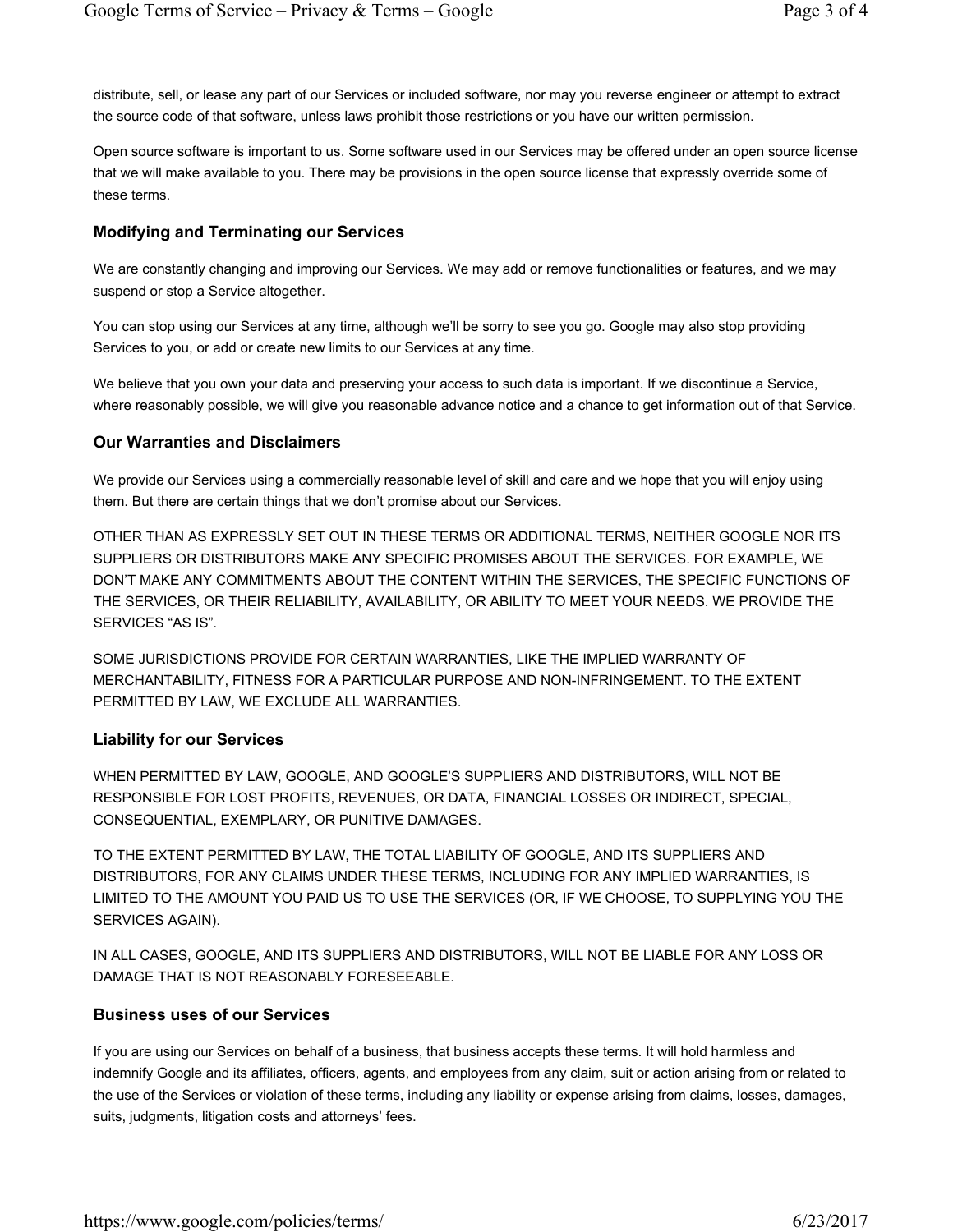#### **About these Terms**

We may modify these terms or any additional terms that apply to a Service to, for example, reflect changes to the law or changes to our Services. You should look at the terms regularly. We'll post notice of modifications to these terms on this page. We'll post notice of modified additional terms in the applicable Service. Changes will not apply retroactively and will become effective no sooner than fourteen days after they are posted. However, changes addressing new functions for a Service or changes made for legal reasons will be effective immediately. If you do not agree to the modified terms for a Service, you should discontinue your use of that Service.

If there is a conflict between these terms and the additional terms, the additional terms will control for that conflict.

These terms control the relationship between Google and you. They do not create any third party beneficiary rights.

If you do not comply with these terms, and we don't take action right away, this doesn't mean that we are giving up any rights that we may have (such as taking action in the future).

If it turns out that a particular term is not enforceable, this will not affect any other terms.

The laws of California, U.S.A., excluding California's conflict of laws rules, will apply to any disputes arising out of or relating to these terms or the Services. All claims arising out of or relating to these terms or the Services will be litigated exclusively in the federal or state courts of Santa Clara County, California, USA, and you and Google consent to personal jurisdiction in those courts.

For information about how to contact Google, please visit our contact page.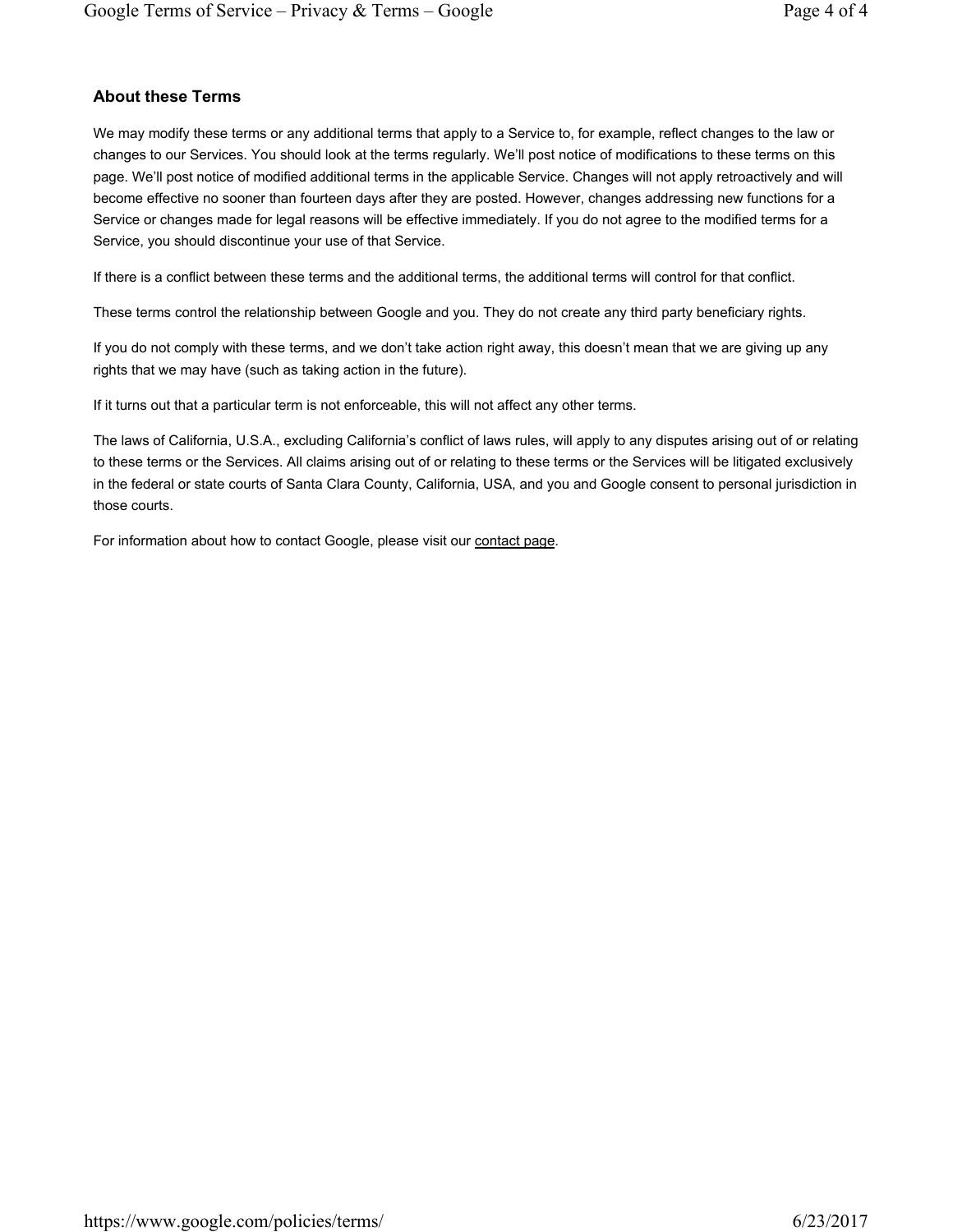# Google APIs Terms of Service

## Last modified: December 5, 2014 (view archived version) (https://developers.google.com/terms/terms-2011)

Thank you for using Google's APIs, other developer services, and associated software (collectively, "APIs"). By accessing or using our APIs, you are agreeing to the terms below. If there is a conflict between these terms and additional terms applicable to a given API, the additional terms will control for that conflict. Collectively, we refer to the terms below, any additional terms, terms within the accompanying API documentation, and any applicable policies and guidelines as the "Terms." You agree to comply with the Terms and that the Terms control your relationship with us. So please read all the Terms carefully. If you use the APIs as an interface to, or in conjunction with other Google products or services, then the terms for those other products or services also apply.

Under the Terms, "Google" means Google Inc., with offices at 1600 Amphitheatre Parkway, Mountain View, California 94043, United States, unless set forth otherwise in additional terms applicable for a given API. We may refer to "Google" as "we", "our", or "us" in the Terms.

## Section 1: Account and Registration

## a. Accepting the Terms

You may not use the APIs and may not accept the Terms if (a) you are not of legal age to form a binding contract with Google, or (b) you are a person barred from using or receiving the APIs under the applicable laws of the United States or other countries including the country in which you are resident or from which you use the APIs.

## b. Entity Level Acceptance

If you are using the APIs on behalf of an entity, you represent and warrant that you have authority to bind that entity to the Terms and by accepting the Terms, you are doing so on behalf of that entity (and all references to "you" in the Terms refer to that entity).

## c. Registration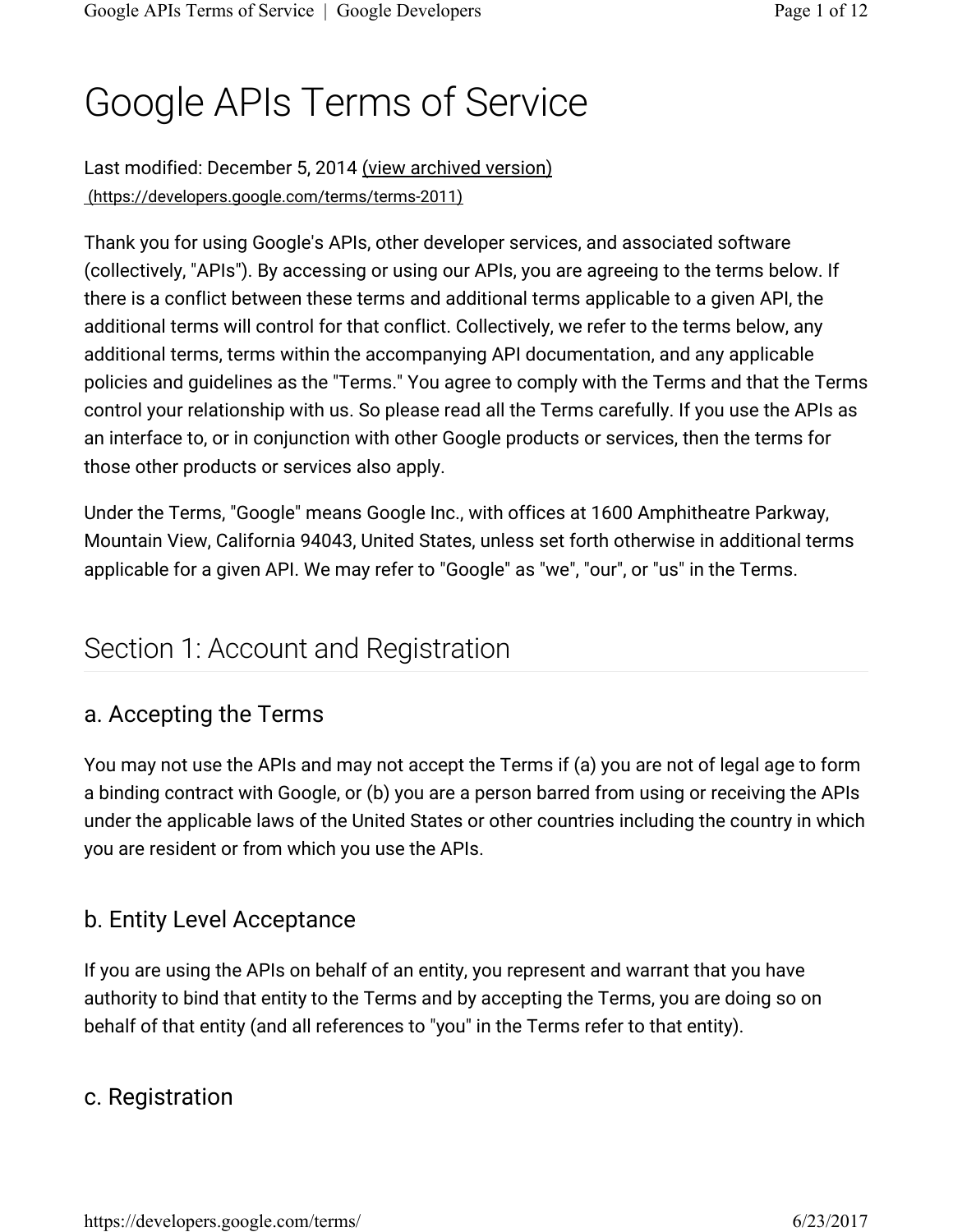In order to access certain APIs you may be required to provide certain information (such as identification or contact details) as part of the registration process for the APIs, or as part of your continued use of the APIs. Any registration information you give to Google will always be accurate and up to date and you'll inform us promptly of any updates.

## d. Subsidiaries and Affiliates

Google has subsidiaries and affiliated legal entities around the world. These companies may provide the APIs to you on behalf of Google and the Terms will also govern your relationship with these companies.

## Section 2: Using Our APIs

## a. Your End Users

You will require your end users to comply with (and not knowingly enable them to violate) applicable law, regulation, and the Terms.

## b. Compliance with Law, Third Party Rights, and Other Google Terms of Service

You will comply with all applicable law, regulation, and third party rights (including without limitation laws regarding the import or export of data or software, privacy, and local laws). You will not use the APIs to encourage or promote illegal activity or violation of third party rights. You will not violate any other terms of service with Google (or its affiliates).

## c. Permitted Access

You will only access (or attempt to access) an API by the means described in the documentation of that API. If Google assigns you developer credentials (e.g. client IDs), you must use them with the applicable APIs. You will not misrepresent or mask either your identity or your API Client's identity when using the APIs or developer accounts.

## d. API Limitations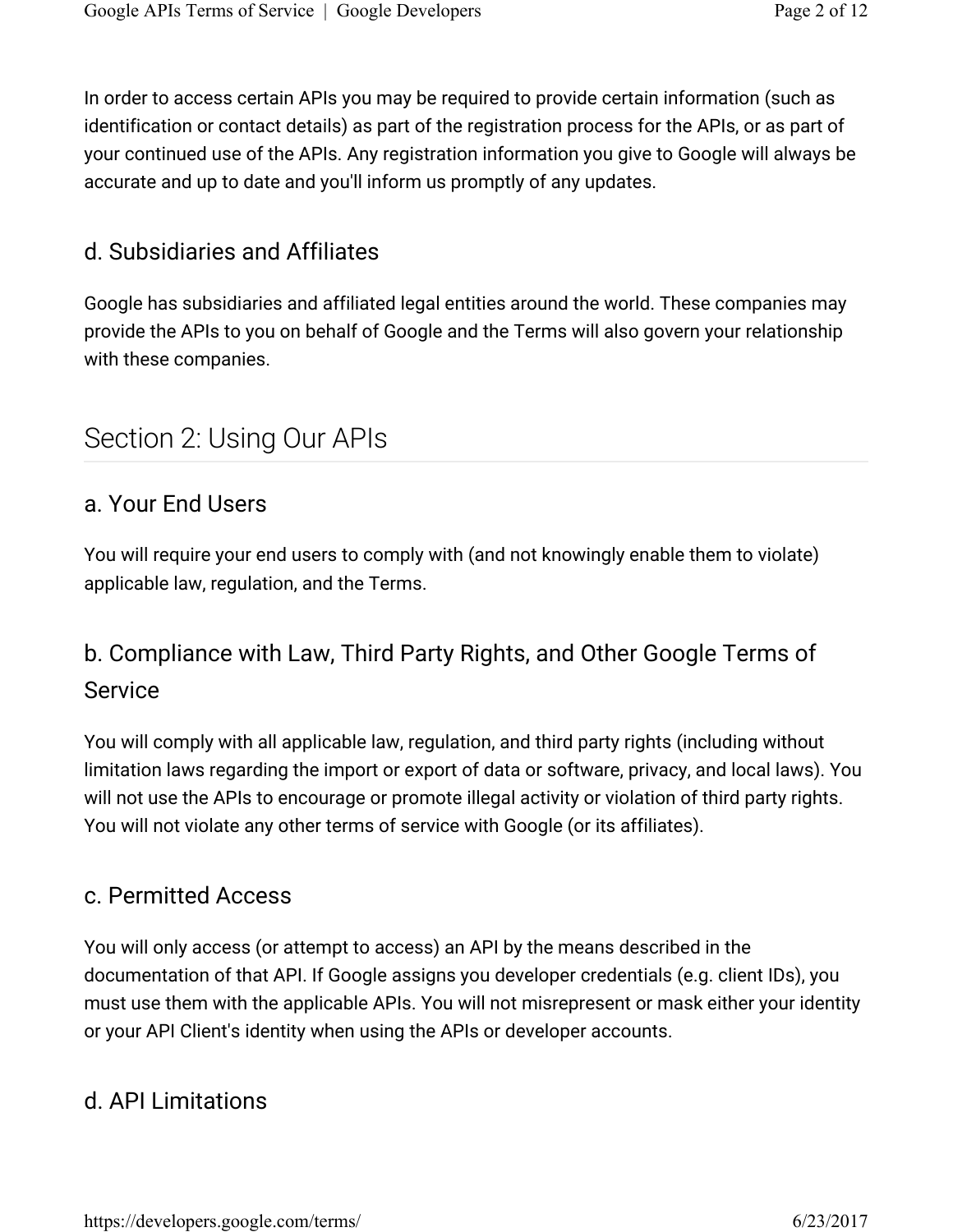Google sets and enforces limits on your use of the APIs (e.g. limiting the number of API requests that you may make or the number of users you may serve), in our sole discretion. You agree to, and will not attempt to circumvent, such limitations documented with each API. If you would like to use any API beyond these limits, you must obtain Google's express consent (and Google may decline such request or condition acceptance on your agreement to additional terms and/or charges for that use). To seek such approval, contact the relevant Google API team for information (e.g. by using the Google developers console).

## e. Open Source Software

Some of the software required by or included in our APIs may be offered under an open source license. Open source software licenses constitute separate written agreements. For certain APIs, open source software is listed in the documentation. To the limited extent the open source software license expressly supersedes the Terms, the open source license instead sets forth your agreement with Google for the applicable open source software.

## f. Communication with Google

We may send you certain communications in connection with your use of the APIs. Please review the applicable API documentation for information about opting out of certain types of communication.

## g. Feedback

If you provide feedback or suggestions about our APIs, then we (and those we allow) may use such information without obligation to you.

## h. Non-Exclusivity

The Terms are non-exclusive. You acknowledge that Google may develop products or services that may compete with the API Clients or any other products or services.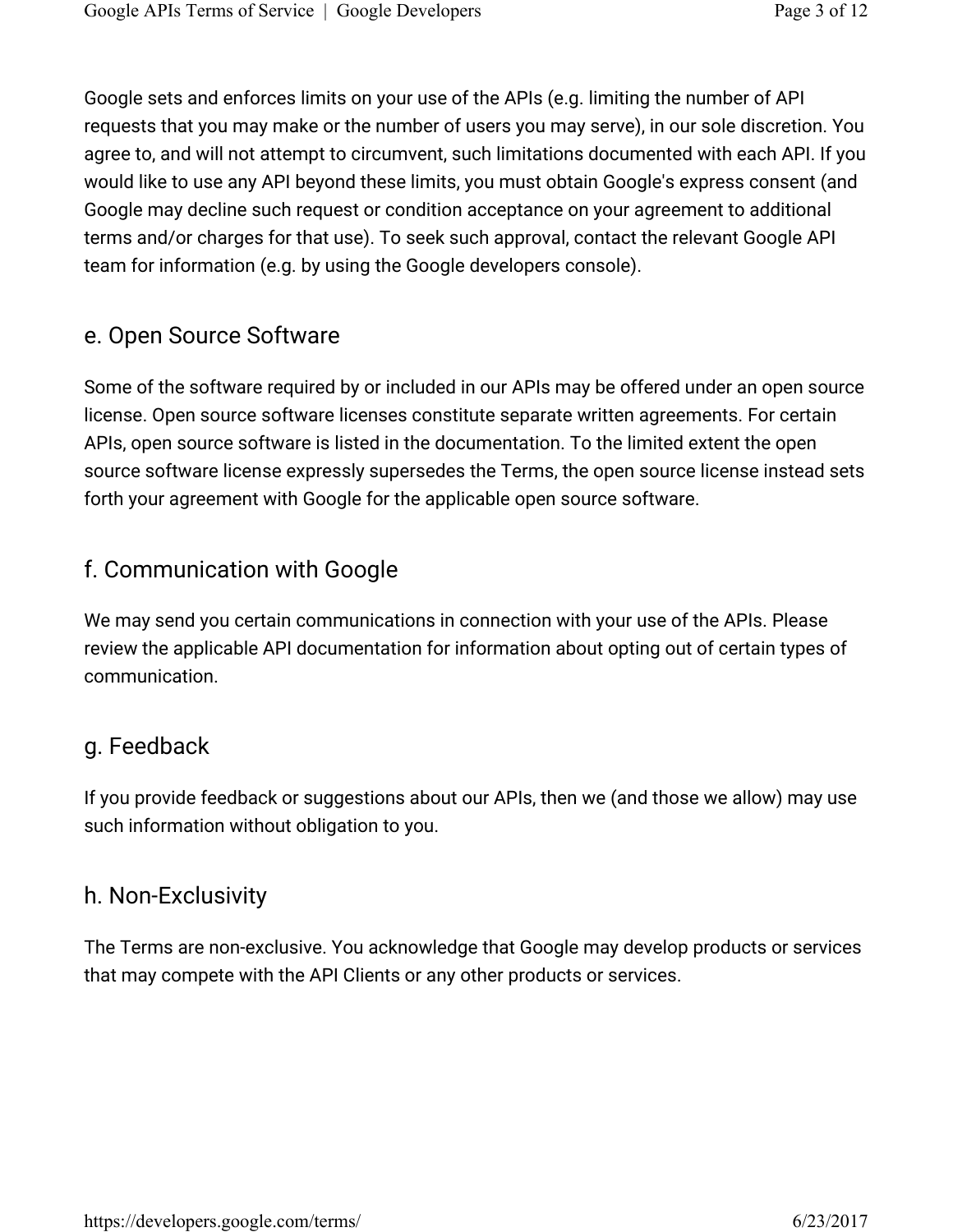## Section 3: Your API Clients

## a. API Clients and Monitoring

The APIs are designed to help you enhance your websites and applications ("API Client(s)"). YOU AGREE THAT GOOGLE MAY MONITOR USE OF THE APIS TO ENSURE QUALITY, IMPROVE GOOGLE PRODUCTS AND SERVICES, AND VERIFY YOUR COMPLIANCE WITH THE TERMS. This monitoring may include Google accessing and using your API Client, for example to identify security issues that could affect Google or its users. You will not interfere with this monitoring. Google may use any technical means to overcome such interference. Google may suspend access to the APIs by you or your API Client without notice if we reasonably believe that you are in violation of the Terms.

## b. Security

You will use commercially reasonable efforts to protect user information collected by your API Client, including personally identifiable information ("PII"), from unauthorized access or use and will promptly report to your users any unauthorized access or use of such information to the extent required by applicable law.

## c. Ownership

Google does not acquire ownership in your API Clients, and by using our APIs, you do not acquire ownership of any rights in our APIs or the content that is accessed through our APIs.

## d. User Privacy and API Clients

You will comply with all applicable privacy laws and regulations including those applying to PII. You will provide and adhere to a privacy policy for your API Client that clearly and accurately describes to users of your API Client what user information you collect and how you use and share such information (including for advertising) with Google and third parties.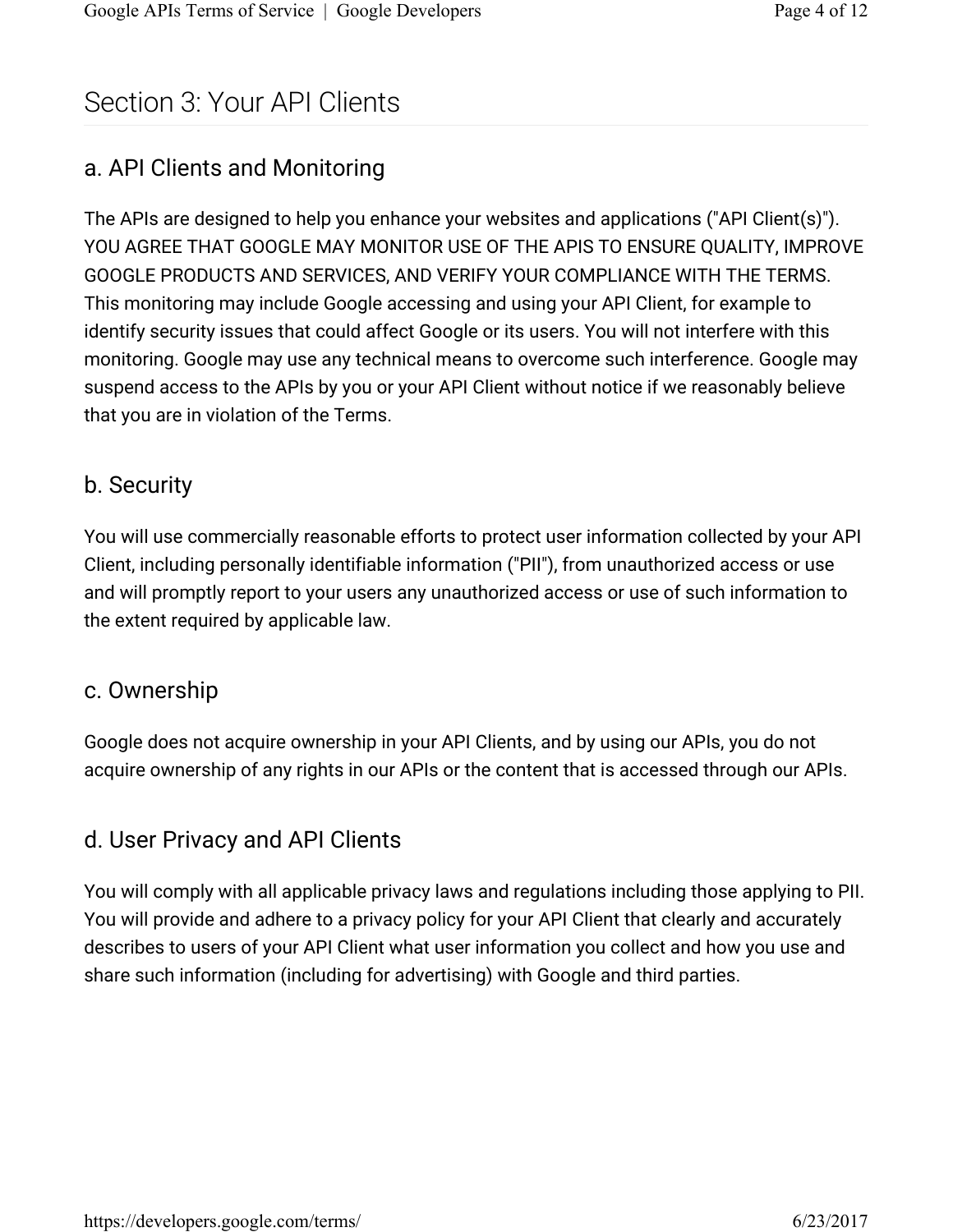## Section 4: Prohibitions and Confidentiality

## a. API Prohibitions

When using the APIs, you may not (or allow those acting on your behalf to):

- 1. Sublicense an API for use by a third party. Consequently, you will not create an API Client that functions substantially the same as the APIs and offer it for use by third parties.
- 2. Perform an action with the intent of introducing to Google products and services any viruses, worms, defects, Trojan horses, malware, or any items of a destructive nature.
- 3. Defame, abuse, harass, stalk, or threaten others.
- 4. Interfere with or disrupt the APIs or the servers or networks providing the APIs.
- 5. Promote or facilitate unlawful online gambling or disruptive commercial messages or advertisements.
- 6. Reverse engineer or attempt to extract the source code from any API or any related software, except to the extent that this restriction is expressly prohibited by applicable law.
- 7. Use the APIs for any activities where the use or failure of the APIs could lead to death, personal injury, or environmental damage (such as the operation of nuclear facilities, air traffic control, or life support systems).
- 8. Use the APIs to process or store any data that is subject to the International Traffic in Arms Regulations maintained by the U.S. Department of State.
- 9. Remove, obscure, or alter any Google terms of service or any links to or notices of those terms.

Unless otherwise specified in writing by Google, Google does not intend use of the APIs to create obligations under the Health Insurance Portability and Accountability Act, as amended ("HIPAA"), and makes no representations that the APIs satisfy HIPAA requirements. If you are (or become) a "covered entity" or "business associate" as defined in HIPAA, you will not use the APIs for any purpose or in any manner involving transmitting protected health information to Google unless you have received prior written consent to such use from Google.

## b. Confidential Matters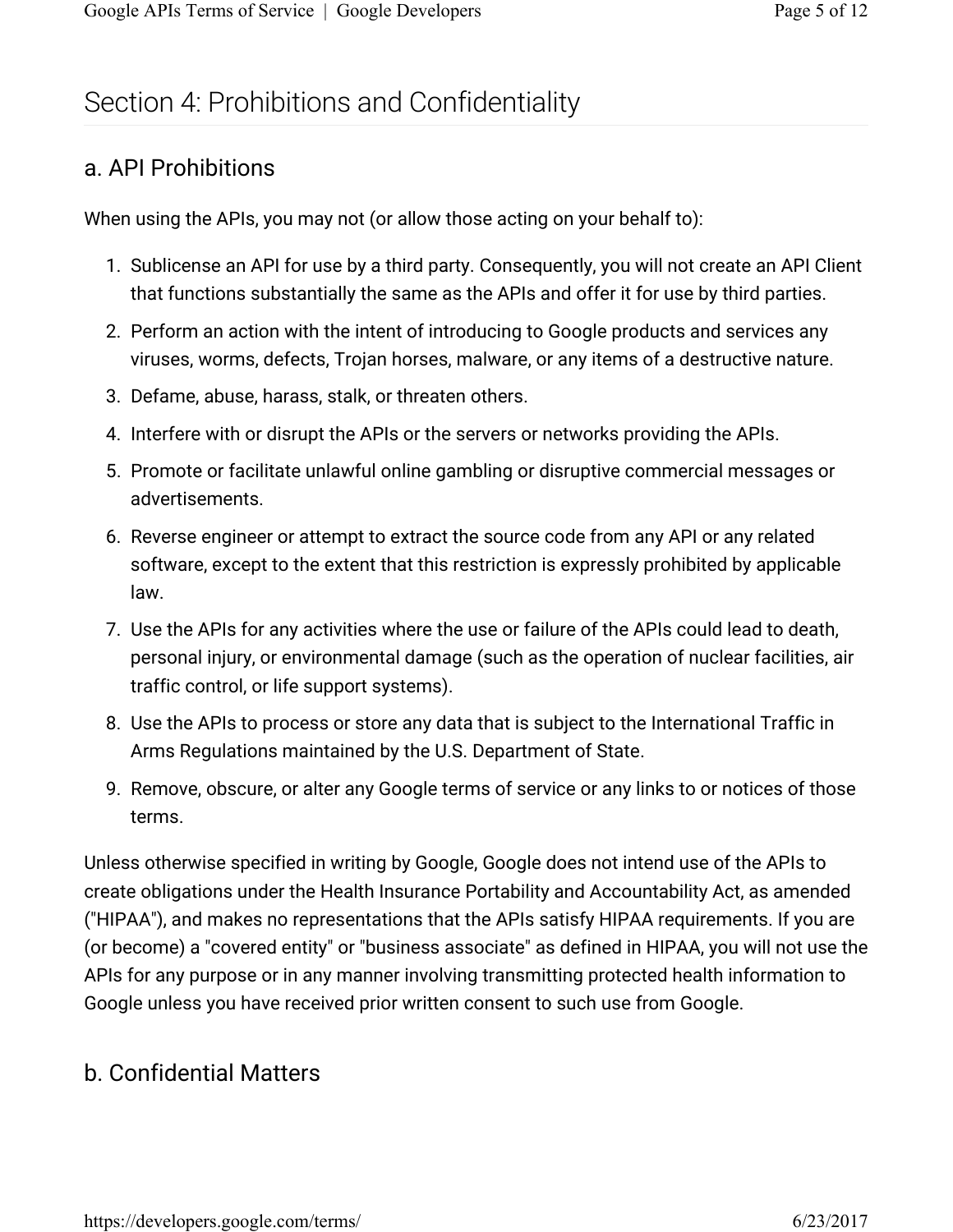- 1. Developer credentials (such as passwords, keys, and client IDs) are intended to be used by you and identify your API Client. You will keep your credentials confidential and make reasonable efforts to prevent and discourage other API Clients from using your credentials. Developer credentials may not be embedded in open source projects.
- 2. Our communications to you and our APIs may contain Google confidential information. Google confidential information includes any materials, communications, and information that are marked confidential or that would normally be considered confidential under the circumstances. If you receive any such information, then you will not disclose it to any third party without Google's prior written consent. Google confidential information does not include information that you independently developed, that was rightfully given to you by a third party without confidentiality obligation, or that becomes public through no fault of your own. You may disclose Google confidential information when compelled to do so by law if you provide us reasonable prior notice, unless a court orders that we not receive notice.

## Section 5: Content

## a. Content Accessible Through our APIs

Our APIs contain some third party content (such as text, images, videos, audio, or software). This content is the sole responsibility of the person that makes it available. We may sometimes review content to determine whether it is illegal or violates our policies or the Terms, and we may remove or refuse to display content. Finally, content accessible through our APIs may be subject to intellectual property rights, and, if so, you may not use it unless you are licensed to do so by the owner of that content or are otherwise permitted by law. Your access to the content provided by the API may be restricted, limited, or filtered in accordance with applicable law, regulation, and policy.

## b. Submission of Content

Some of our APIs allow the submission of content. Google does not acquire any ownership of any intellectual property rights in the content that you submit to our APIs through your API Client, except as expressly provided in the Terms. For the sole purpose of enabling Google to provide, secure, and improve the APIs (and the related service(s)) and only in accordance with the applicable Google privacy policies, you give Google a perpetual, irrevocable, worldwide, sublicensable, royalty-free, and non-exclusive license to Use content submitted, posted, or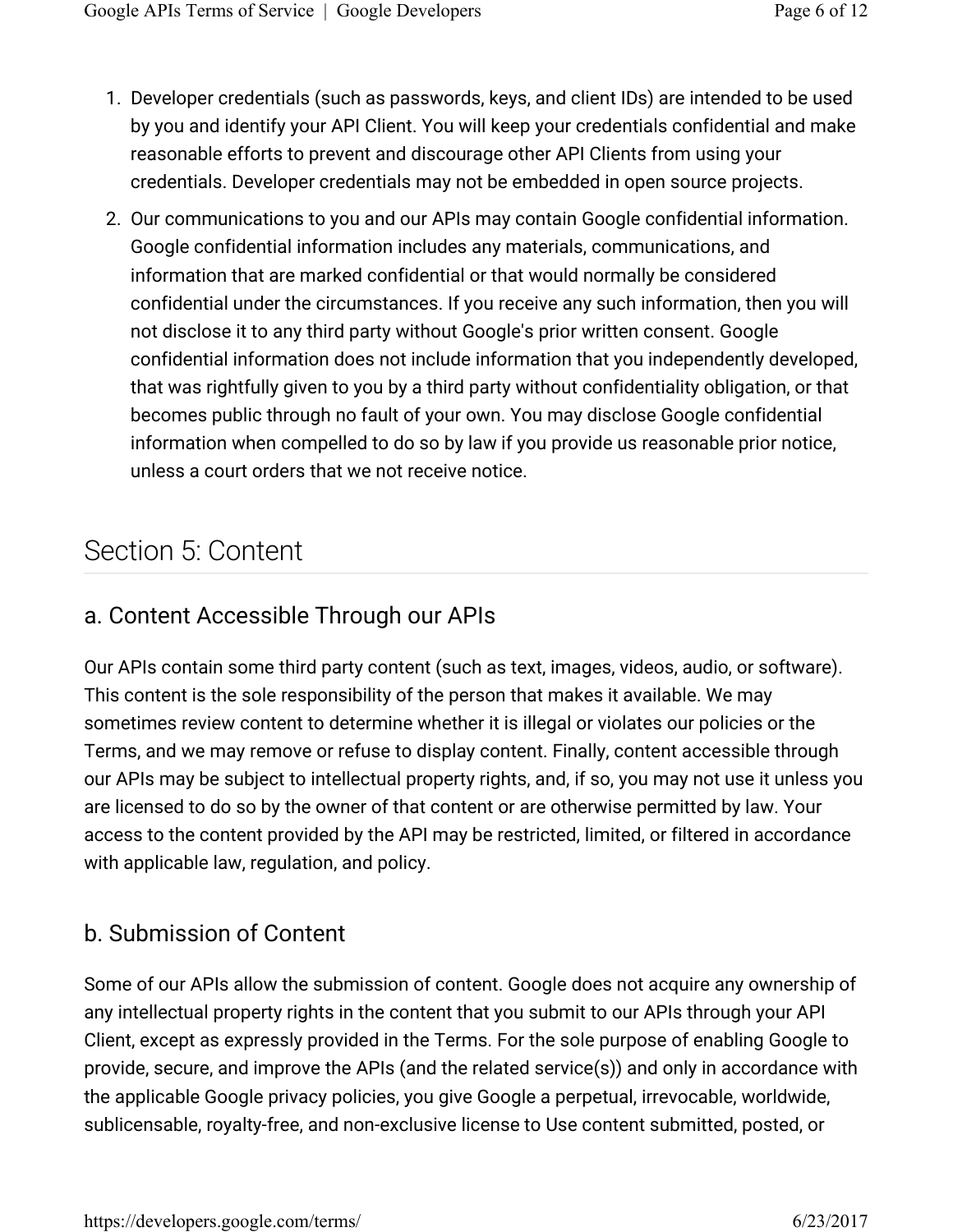displayed to or from the APIs through your API Client. "Use" means use, host, store, modify, communicate, and publish. Before you submit content to our APIs through your API Client, you will ensure that you have the necessary rights (including the necessary rights from your end users) to grant us the license.

## c. Retrieval of content

When a user's non-public content is obtained through the APIs, you may not expose that content to other users or to third parties without explicit opt-in consent from that user.

## d. Data Portability

Google supports data portability. For as long as you use or store any user data that you obtained through the APIs, you agree to enable your users to export their equivalent data to other services or applications of their choice in a way that's substantially as fast and easy as exporting such data from Google products and services, subject to applicable laws, and you agree that you will not make that data available to third parties who do not also abide by this obligation.

## e. Prohibitions on Content

Unless expressly permitted by the content owner or by applicable law, you will not, and will not permit your end users or others acting on your behalf to, do the following with content returned from the APIs:

- 1. Scrape, build databases, or otherwise create permanent copies of such content, or keep cached copies longer than permitted by the cache header;
- 2. Copy, translate, modify, create a derivative work of, sell, lease, lend, convey, distribute, publicly display, or sublicense to any third party;
- 3. Misrepresent the source or ownership; or
- 4. Remove, obscure, or alter any copyright, trademark, or other proprietary rights notices; or falsify or delete any author attributions, legal notices, or other labels of the origin or source of material.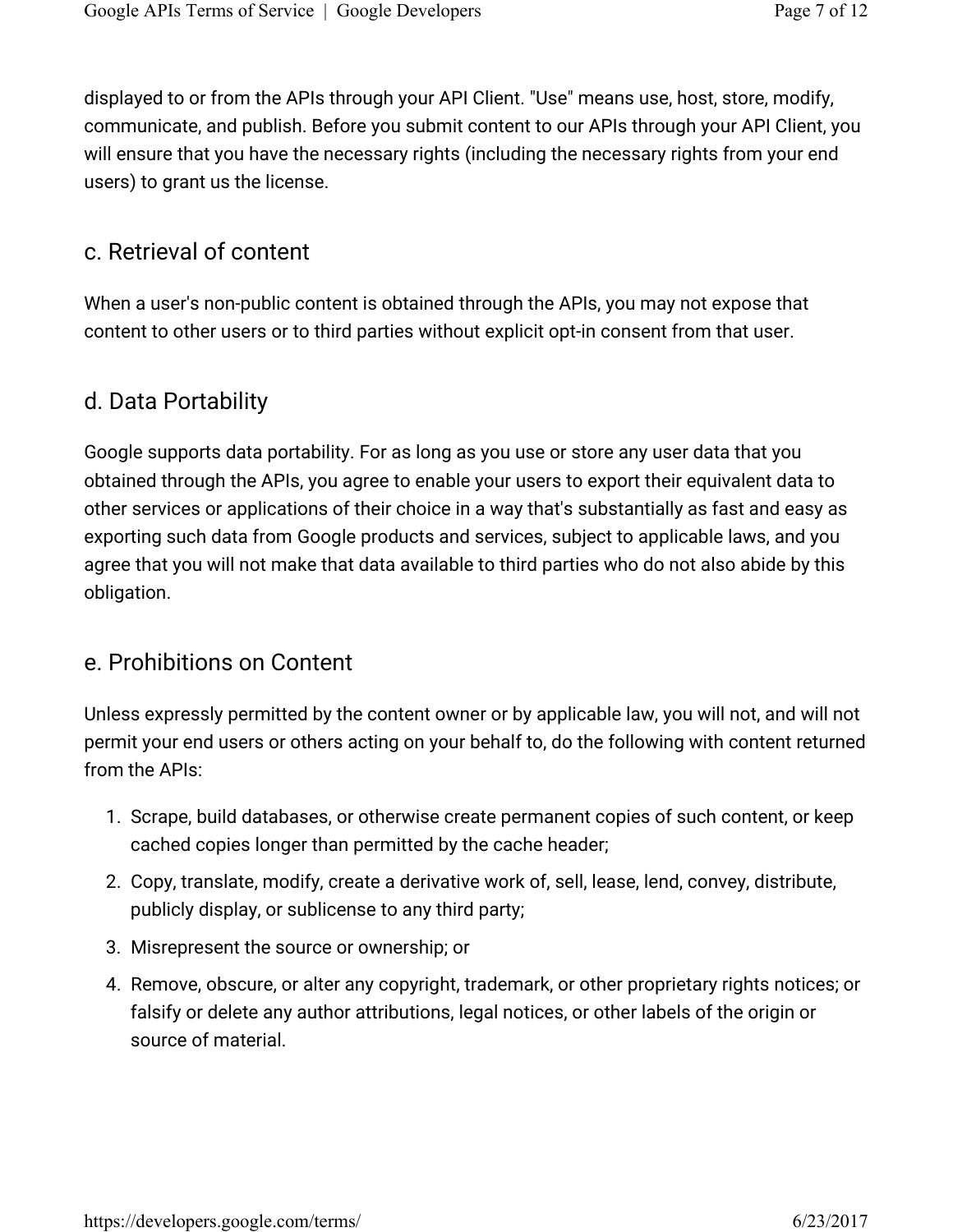## Section 6: Brand Features; Attribution

## a. Brand Features

"Brand Features" is defined as the trade names, trademarks, service marks, logos, domain names, and other distinctive brand features of each party. Except where expressly stated, the Terms do not grant either party any right, title, or interest in or to the other party's Brand Features. All use by you of Google's Brand Features (including any goodwill associated therewith) will inure to the benefit of Google.

## b. Attribution

You agree to display any attribution(s) required by Google as described in the documentation for the API. Google hereby grants to you a nontransferable, nonsublicenseable, nonexclusive license while the Terms are in effect to display Google's Brand Features for the purpose of promoting or advertising that you use the APIs. You must only use the Google Brand Features in accordance with the Terms and for the purpose of fulfilling your obligations under this Section. In using Google's Brand Features, you must follow the Google Brand Features Use Guidelines (https://www.google.com/permissions/guidelines.html). You understand and agree that Google has the sole discretion to determine whether your attribution(s) and use of Google's Brand Features are in accordance with the above requirements and guidelines.

## c. Publicity

You will not make any statement regarding your use of an API which suggests partnership with, sponsorship by, or endorsement by Google without Google's prior written approval.

## d. Promotional and Marketing Use

In the course of promoting, marketing, or demonstrating the APIs you are using and the associated Google products, Google may produce and distribute incidental depictions, including screenshots, video, or other content from your API Client, and may use your company or product name. You grant us all necessary rights for the above purposes.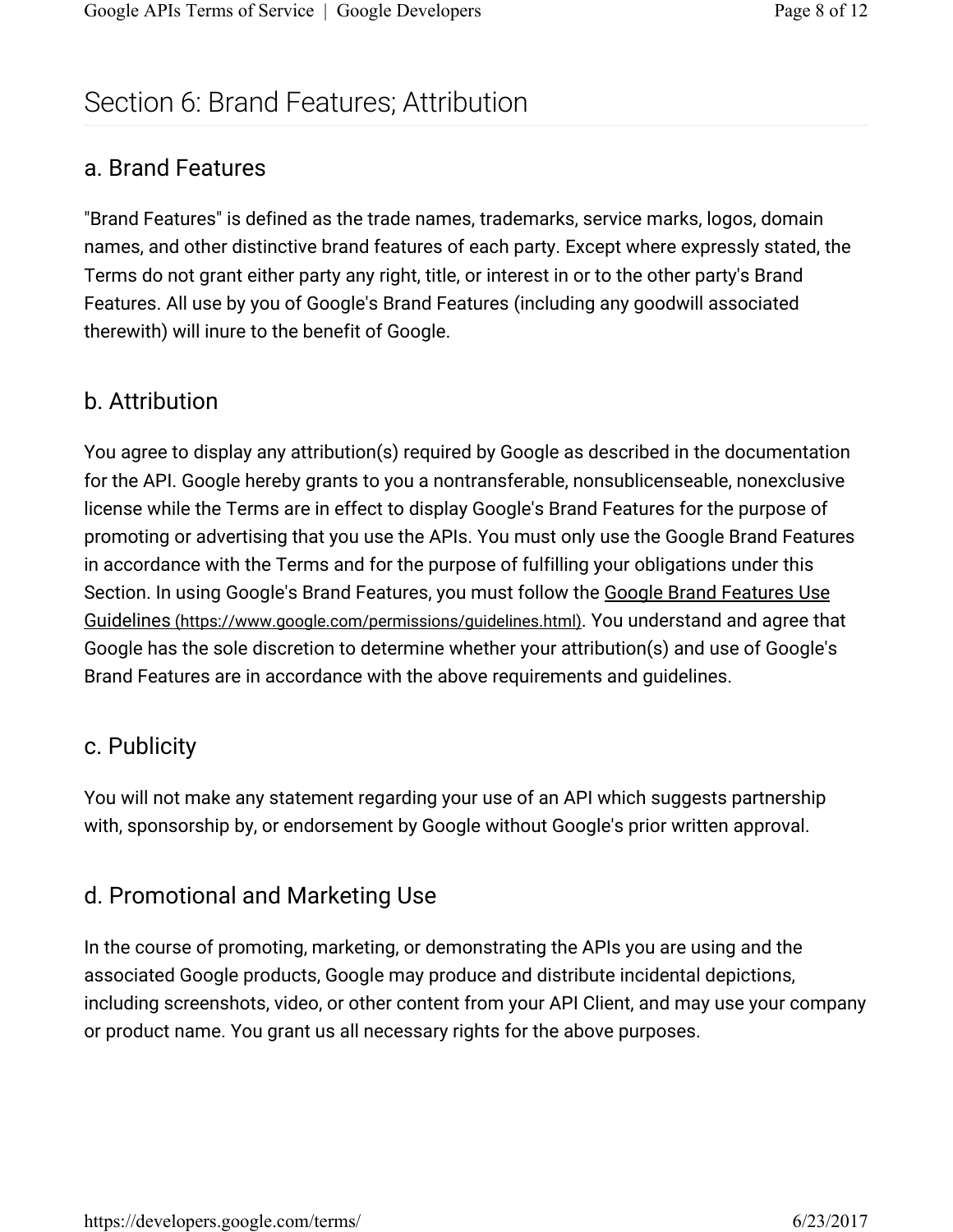## Section 7: Privacy and Copyright Protection

## a. Google Privacy Policies

By using our APIs, Google may use submitted information in accordance with our privacy policies (https://www.google.com/policies/privacy/).

## b. Google DMCA Policy

We provide information to help copyright holders manage their intellectual property online, but we can't determine whether something is being used legally or not without their input. We respond to notices of alleged copyright infringement and terminate accounts of repeat infringers according to the process set out in the U.S. Digital Millennium Copyright Act. If you think somebody is violating your copyrights and want to notify us, you can find information about submitting notices and Google's policy about responding to notices in our **Help Center** (https://www.google.com/dmca.html).

## Section 8: Termination

## a. Termination

You may stop using our APIs at any time with or without notice. Further, if you want to terminate the Terms, you must provide Google with prior written notice and upon termination, cease your use of the applicable APIs. Google reserves the right to terminate the Terms with you or discontinue the APIs or any portion or feature or your access thereto for any reason and at any time without liability or other obligation to you.

## b. Your Obligations Post-Termination

Upon any termination of the Terms or discontinuation of your access to an API, you will immediately stop using the API, cease all use of the Google Brand Features, and delete any cached or stored content that was permitted by the cache header under Section 5. Google may independently communicate with any account owner whose account(s) are associated with your API Client and developer credentials to provide notice of the termination of your right to use an API.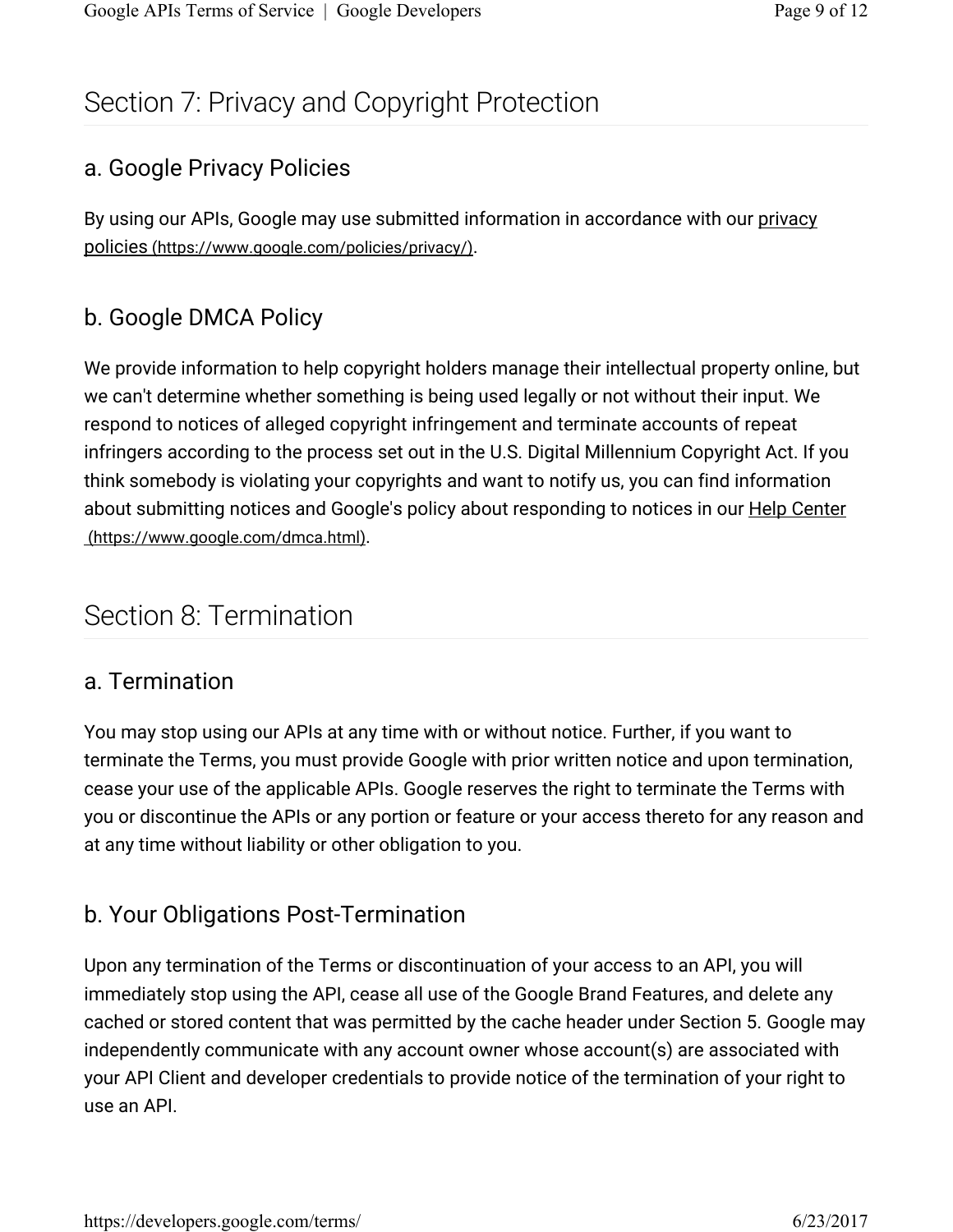## c. Surviving Provisions

When the Terms come to an end, those terms that by their nature are intended to continue indefinitely will continue to apply, including but not limited to: Sections 4b, 5, 8, 9, and 10.

## Section 9: Liability for our APIs

## a. WARRANTIES

EXCEPT AS EXPRESSLY SET OUT IN THE TERMS, NEITHER GOOGLE NOR ITS SUPPLIERS OR DISTRIBUTORS MAKE ANY SPECIFIC PROMISES ABOUT THE APIS. FOR EXAMPLE, WE DON'T MAKE ANY COMMITMENTS ABOUT THE CONTENT ACCESSED THROUGH THE APIS, THE SPECIFIC FUNCTIONS OF THE APIS, OR THEIR RELIABILITY, AVAILABILITY, OR ABILITY TO MEET YOUR NEEDS. WE PROVIDE THE APIS "AS IS".

SOME JURISDICTIONS PROVIDE FOR CERTAIN WARRANTIES, LIKE THE IMPLIED WARRANTY OF MERCHANTABILITY, FITNESS FOR A PARTICULAR PURPOSE, AND NON-INFRINGEMENT. EXCEPT AS EXPRESSLY PROVIDED FOR IN THE TERMS, TO THE EXTENT PERMITTED BY LAW, WE EXCLUDE ALL WARRANTIES, GUARANTEES, CONDITIONS, REPRESENTATIONS, AND UNDERTAKINGS.

## b. LIMITATION OF LIABILITY

WHEN PERMITTED BY LAW, GOOGLE, AND GOOGLE'S SUPPLIERS AND DISTRIBUTORS, WILL NOT BE RESPONSIBLE FOR LOST PROFITS, REVENUES, OR DATA; FINANCIAL LOSSES; OR INDIRECT, SPECIAL, CONSEQUENTIAL, EXEMPLARY, OR PUNITIVE DAMAGES.

TO THE EXTENT PERMITTED BY LAW, THE TOTAL LIABILITY OF GOOGLE, AND ITS SUPPLIERS AND DISTRIBUTORS, FOR ANY CLAIM UNDER THE TERMS, INCLUDING FOR ANY IMPLIED WARRANTIES, IS LIMITED TO THE AMOUNT YOU PAID US TO USE THE APPLICABLE APIS (OR, IF WE CHOOSE, TO SUPPLYING YOU THE APIS AGAIN) DURING THE SIX MONTHS PRIOR TO THE EVENT GIVING RISE TO THE LIABILITY.

IN ALL CASES, GOOGLE, AND ITS SUPPLIERS AND DISTRIBUTORS, WILL NOT BE LIABLE FOR ANY EXPENSE, LOSS, OR DAMAGE THAT IS NOT REASONABLY FORESEEABLE.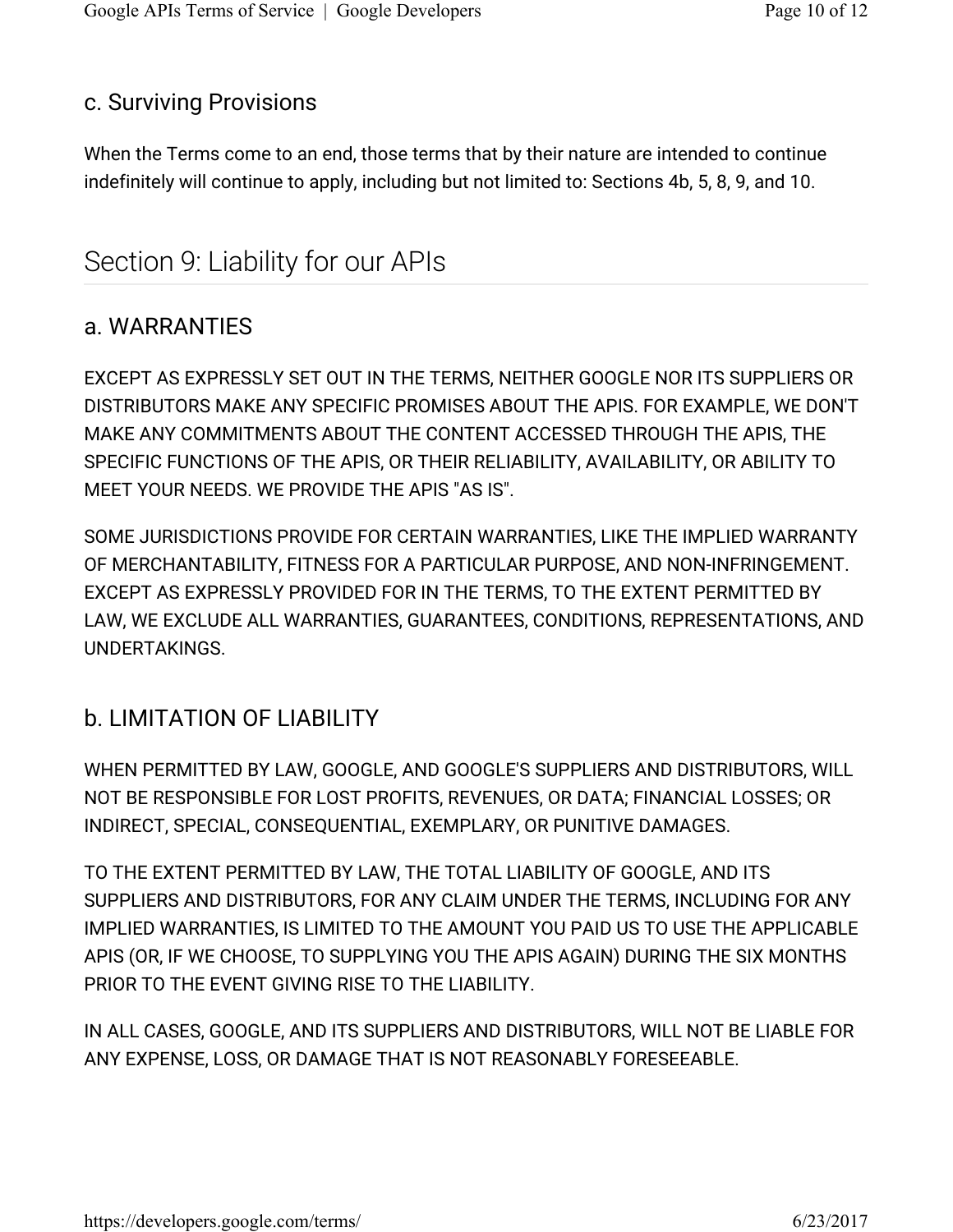## c. Indemnification

Unless prohibited by applicable law, if you are a business, you will defend and indemnify Google, and its affiliates, directors, officers, employees, and users, against all liabilities, damages, losses, costs, fees (including legal fees), and expenses relating to any allegation or third-party legal proceeding to the extent arising from:

- 1. your misuse or your end user's misuse of the APIs;
- 2. your violation or your end user's violation of the Terms; or
- 3. any content or data routed into or used with the APIs by you, those acting on your behalf, or your end users.

## Section 10: General Provisions

## a. Modification

We may modify the Terms or any portion to, for example, reflect changes to the law or changes to our APIs. You should look at the Terms regularly. We'll post notice of modifications to the Terms within the documentation of each applicable API, to this website, and/or in the Google developers console. Changes will not apply retroactively and will become effective no sooner than 30 days after they are posted. But changes addressing new functions for an API or changes made for legal reasons will be effective immediately. If you do not agree to the modified Terms for an API, you should discontinue your use of that API. Your continued use of the API constitutes your acceptance of the modified Terms.

## b. U.S. Federal Agency Entities

The APIs were developed solely at private expense and are commercial computer software and related documentation within the meaning of the applicable U.S. Federal Acquisition Regulation and agency supplements thereto.

## c. General Legal Terms

We each agree to contract in the English language. If we provide a translation of the Terms, we do so for your convenience only and the English Terms will solely govern our relationship. The Terms do not create any third party beneficiary rights or any agency, partnership, or joint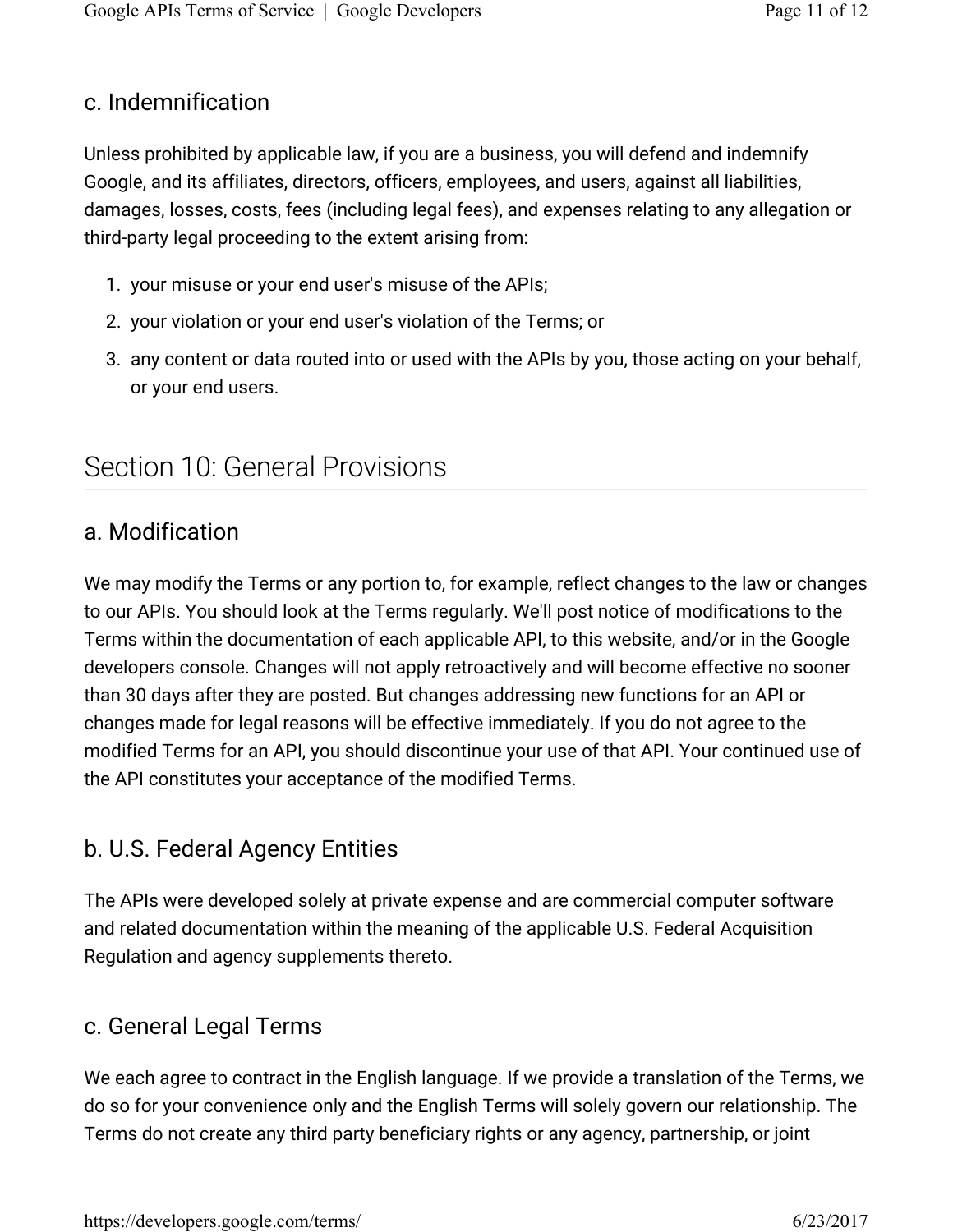venture. Nothing in the Terms will limit either party's ability to seek injunctive relief. We are not liable for failure or delay in performance to the extent caused by circumstances beyond our reasonable control. If you do not comply with the Terms, and Google does not take action right away, this does not mean that Google is giving up any rights that it may have (such as taking action in the future). If it turns out that a particular term is not enforceable, this will not affect any other terms. The Terms are the entire agreement between you and Google relating to its subject and supersede any prior or contemporaneous agreements on that subject. For information about how to contact Google, please visit our contact page (https://www.google.com/intl/en/contact/).

Except as set forth below: (i) the laws of California, U.S.A., excluding California's conflict of laws rules, will apply to any disputes arising out of or related to the Terms or the APIs and (ii) ALL CLAIMS ARISING OUT OF OR RELATING TO THE TERMS OR THE APIS WILL BE LITIGATED EXCLUSIVELY IN THE FEDERAL OR STATE COURTS OF SANTA CLARA COUNTY, CALIFORNIA, USA, AND YOU AND GOOGLE CONSENT TO PERSONAL JURISDICTION IN THOSE COURTS.

If you are accepting the Terms on behalf of a United States federal government entity, then the following applies instead of the paragraph above: the laws of the United States of America, excluding its conflict of laws rules, will apply to any disputes arising out of or related to the Terms or the APIs. Solely to the extent permitted by United States Federal law: (i) the laws of the State of California (excluding California's conflict of laws rules) will apply in the absence of applicable federal law; and (ii) FOR ALL CLAIMS ARISING OUT OF OR RELATING TO THE TERMS OR THE APIS, THE PARTIES CONSENT TO PERSONAL JURISDICTION IN, AND THE EXCLUSIVE VENUE OF, THE COURTS IN SANTA CLARA COUNTY, CALIFORNIA.

If you are accepting the Terms on behalf of a United States city, county, or state government entity, then the following applies instead of the paragraph above: the parties agree to remain silent regarding governing law and venue.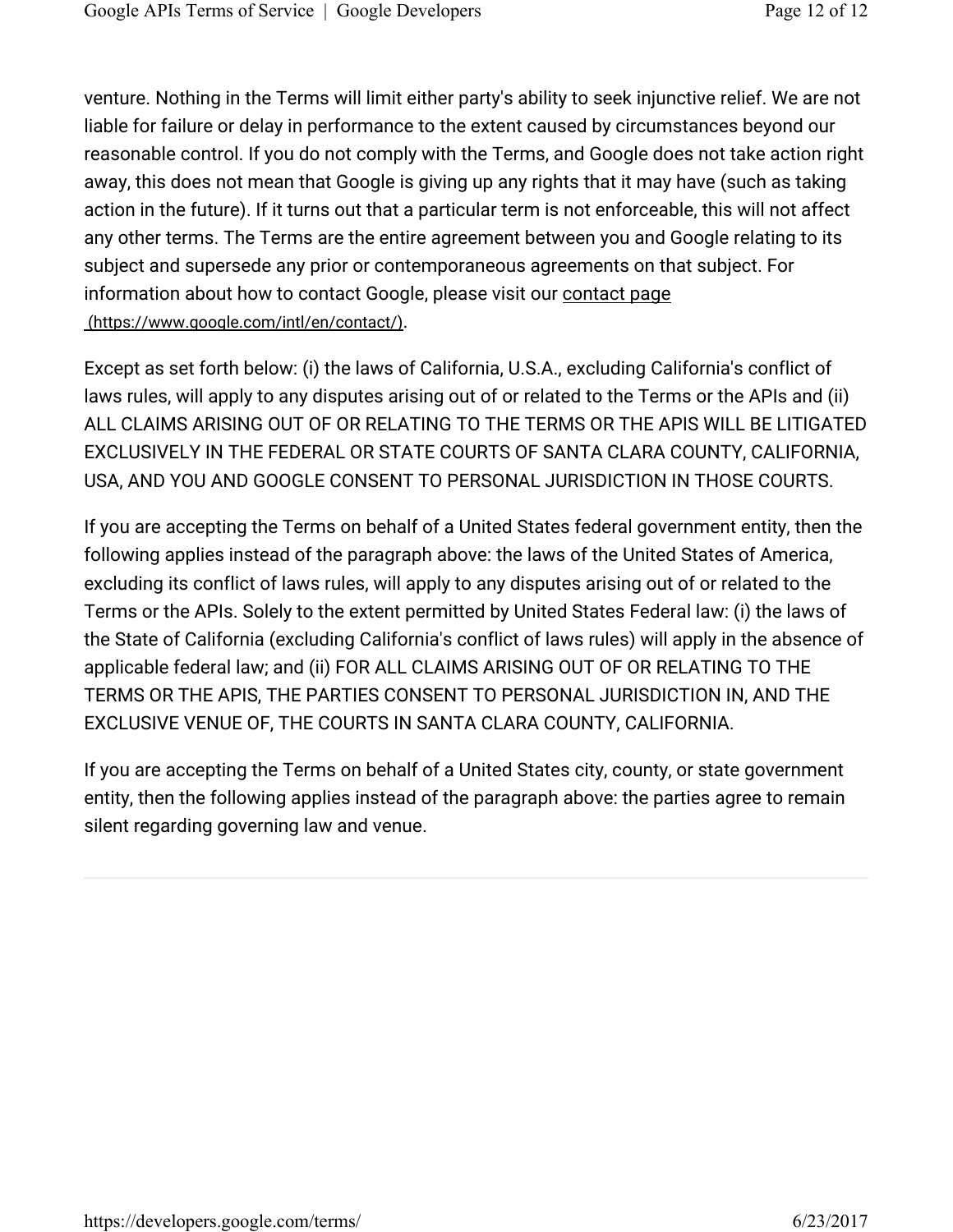# Google

# **Legal Notices for Google Maps/Google Earth and Google Maps/Google Earth APIs**

Last Modified: December 17, 2015

Google is providing the following notices under applicable laws and contracts (the **"Legal Notices"**).

The Legal Notices are incorporated by reference into the Google Maps/Google Earth Additional Terms of Service and the Google Maps/Google Earth APIs Terms of Service.

By accessing, downloading, or using Google Maps/Google Earth or the Google Maps/Google Earth APIs (collectively, the **"Service(s)"**), you are agreeing to be bound by these Legal Notices.

Unless otherwise specified, capitalized terms used in these Legal Notices have the meanings given to them in the Google Terms of Service, the Google Maps/Google Earth Additional Terms of Service, and the Google Maps/Google Earth APIs Terms of Service.

- 1 **Standards.** The Services rely on widely recognized international standards for naming and mapping conventions. For example, for country and territory naming, we rely primarily on the ISO-3166 standard, which is recognized by the UN Statistics Division.
- 2 **U.S. Government Restricted Rights Notice.**
	- 2.1 This computer software is submitted with restricted rights under the Google Terms of Service, the Google Maps/Google Earth Additional Terms, and the Google Maps/Google Earth APIs Terms of Service. It may not be used, reproduced, or disclosed by the Government except as provided in paragraph (b) of this notice or as otherwise expressly stated in the contract.

2.2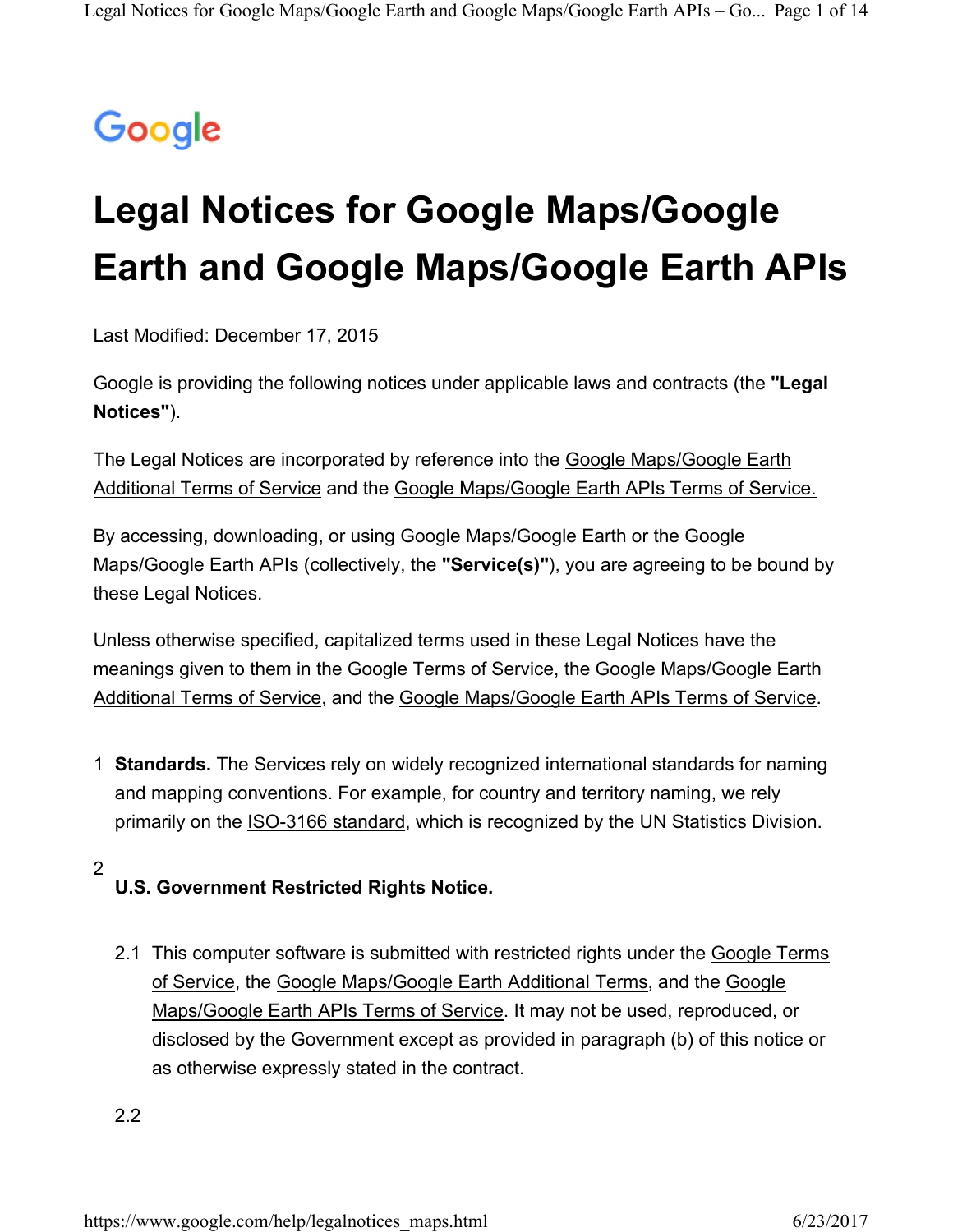This computer software may be:

- a. Used or copied for use with the computer(s) for which it was acquired, including use at any Government installation to which the computer(s) may be transferred;
- b. Used or copied for use with a backup computer if any computer for which it was acquired is inoperative;
- c. Reproduced for safekeeping (archives) or backup purposes;
- d. Modified, adapted, or combined with other computer software, provided that the modified, adapted, or combined portions of the derivative software incorporating any of the delivered, restricted computer software will be subject to the same restricted rights;
- e. Disclosed to and reproduced for use by support service Contractors or their subcontractors in accordance with paragraphs (b)(1) through (4) of this notice; and
- f. Used or copied for use with a replacement computer.
- 2.3 Notwithstanding the foregoing, if this computer software is copyrighted computer software, it is licensed to the Government with the minimum rights set forth in paragraph (b) of this notice.
- 2.4 Any other rights or limitations regarding the use, duplication, or disclosure of this computer software are to be expressly stated in, or incorporated in, the contract.
- 2.5 This notice will be marked on any reproduction of this computer software, in whole or in part.

#### 3

## **Country-Specific Notices.**

## 3.1 **Andorra**

Govern de Andorra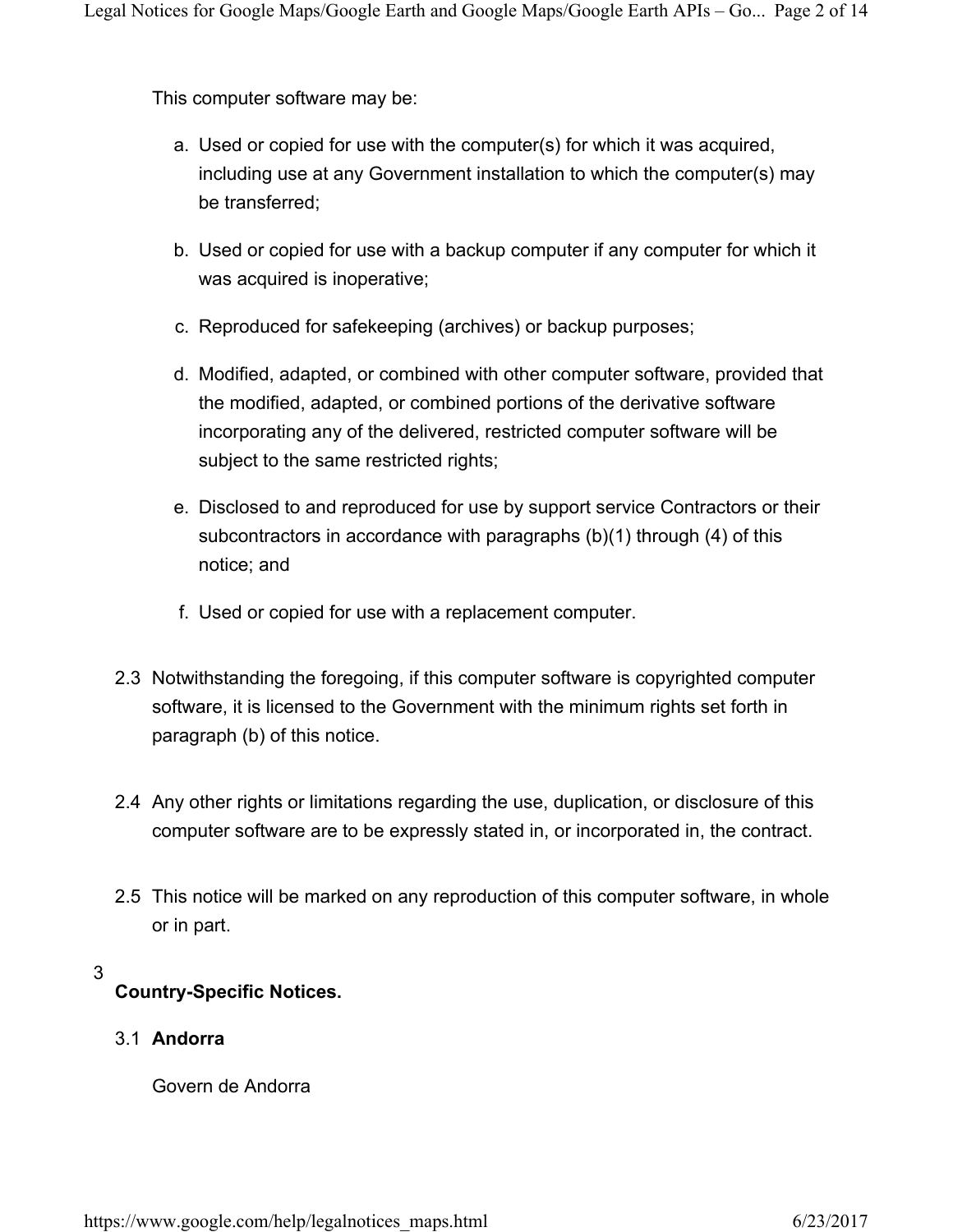## 3.2 **Australia**

Certain content which is available as part of the Services is derived from data provided by Transport for NSW. Public Transport Customers requiring the most current information should check at www.transportnsw.info.

## 3.3 **Austria**

- a. BEV BA fuer Eich und Vermessungswesen (Geocodes) © Österreichisches Adressregister, 2009. You are not permitted, at any one time, to use Austrian Postal Data to provide, display or provide access to mass downloads or bulk feeds of numerical latitude and longitude coordinates.
- b. BEV BA fuer Eich und Vermessungswesen (Map Data) © BEV, 2009

#### 3.4 **Belgium**

- a. Institut Geographique National IGN Belgium
- b. Brussels UrbIS®© Distribution & Copyright CIRB/CIBG

#### 3.5 **Brazil**

FUNAI (Fundação Nacional do Índio)

#### 3.6 **Canada**

Google's maps of Canada include data provided from the following:

- a. Source Data: © 2015 DMTI Spatial Inc.
- b. Statistics Canada 2005-2008 Road Network File
- c. GeoBase http://www.geobase.ca/

Google's maps of Canada contain Postal Code<sup>OM</sup> Data copied by Google under a sublicense from DMTI Spatial Inc., a party directly licensed by Canada Post Corporation. The Canada Post Corporation file from which this data was copied is dated September 2009 or later.

Google maps du Canada contient des données qui ont été reproduites avec l'autorisation de DMTI Spatial Inc. sur sous-licence de la Société canadienne des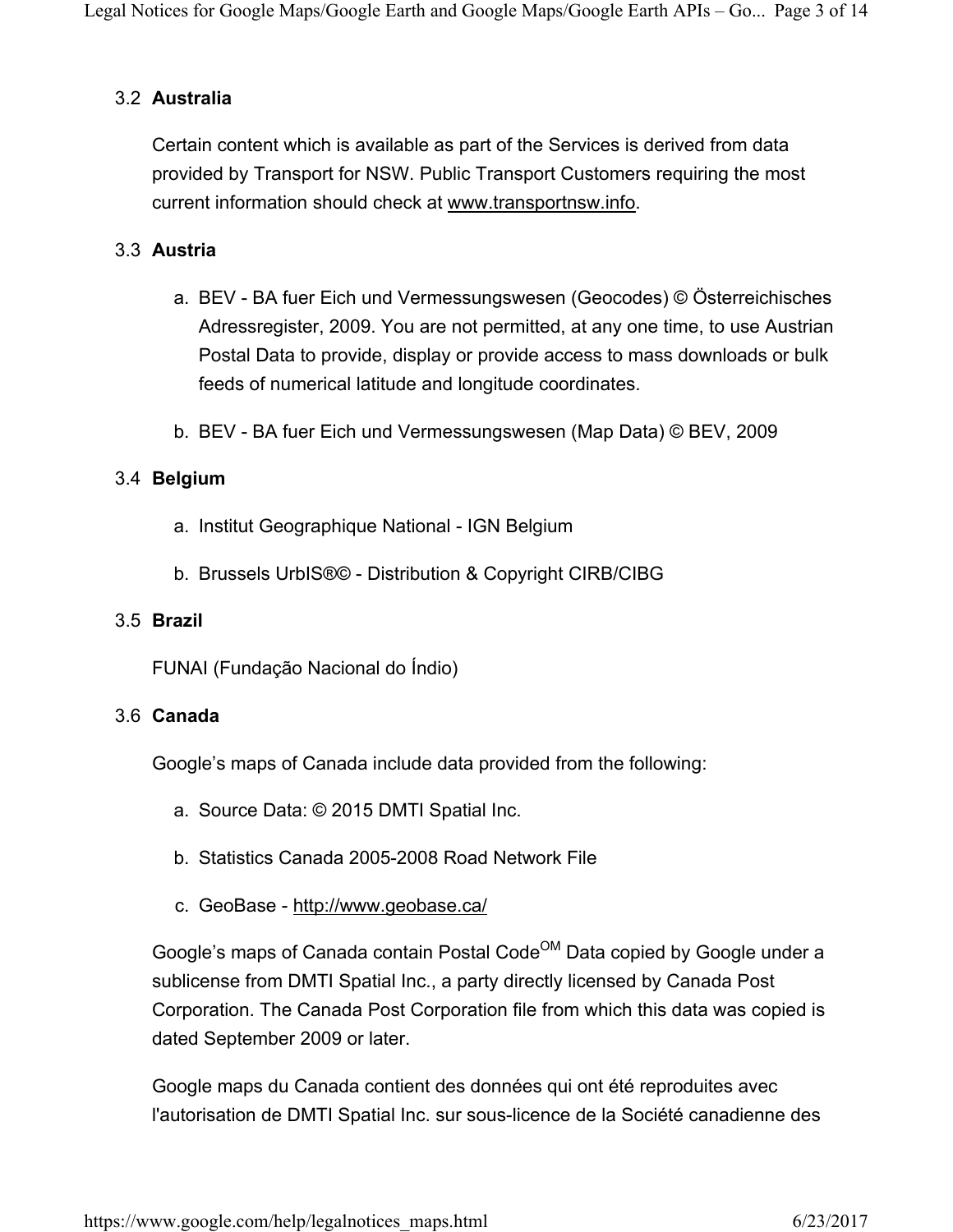postes. Le fichier de la Société canadienne des postes d'où proviennent ces données est daté de septembre 2009 ou plus tard.

© Contains information licensed under the Open Government License -- Canada

#### 3.7 **Denmark**

- a. © COWI A/S
- b. © DAVdata.dk
- c. © The Danish Road Directorate / Vejdirektoratet

#### 3.8 **Finland**

- a. National Land Survey of Finland © NLS, 2011
- b. The Finnish Road Administration / Digiroad 2011

#### 3.9 **France and Monaco**

- a. © IGN France © 2009 IGN France BD Topo ® IGN, © 2007 IGN France BD Ortho ® IGN 50cm, © 2011 IGN France - Ortho HR® IGN 20cm (Paris region)
- b. © Principauté de Monaco
- c. Contains information from STIF Open Data, which is made available here under the Open Data License (ODbL). Modifications and improvements to the database made available in GTFS format here.

## 3.10 **Germany**

- a. Bundesamt für Kartographie und Geodäsie © Vermessungsverwaltungen der Bundesländer und Bundesamt für Kartographie und Geodäsie
- b. Trails and Points of Interest © Bayerische Vermessungsverwaltung (www.geodaten.bayern.de)
- c. © 2012 Aerowest; municipal of Hilden, City of Oberhausen, City of Konstanz, Wuppertal, © 2007 Stadt Karlsruhe VLW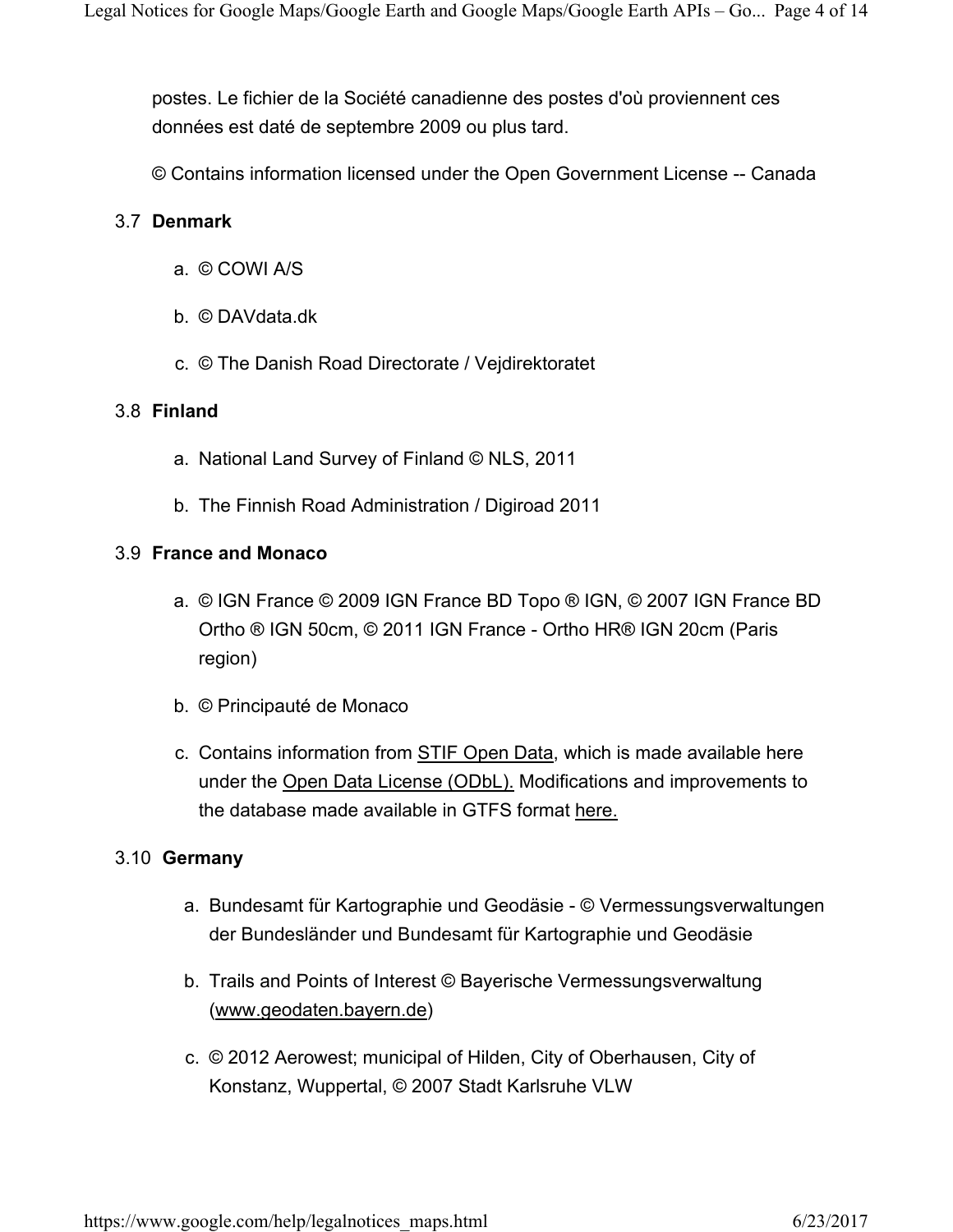## 3.11 **Great Britain**

This Service contains Ordnance Survey data © Crown copyright and database right 2011, Royal Mail data © Royal Mail copyright and database right 2011, and National Statistics data © Crown copyright and database right 2011 (http://www.ordnancesurvey.co.uk/oswebsite/docs/licences/os-opendatalicence.pdf). All rights reserved. © South West Coast Path Team. Contains information of Network Rail Infrastructure Limited licensed under the following licence. Contains public sector information licensed under the Open Government Licence v2.0. Contains public sector information licensed under the Open Government Licence v3.0.

2015 UK roadworks and traffic disruptions data provided by Elgin and its licensors, which include Local Highway Authorities, Highways Agency, Traffic Scotland, Traffic Wales and Transport for London. For further information see http://www.elgin.org.uk/url-terms/data-providers.

Powered by TfL Open Data.

## 3.12 **Greece**

- a. EuroGeographics; Copyright Geomatics Ltd.
- b. © 2012 Epsilon International SA

#### 3.13 **Hong Kong**

Google's maps of Hong Kong include business listings and transit data provided by Mapking International Limited – www.mapking.com.

#### 3.14 **Hungary**

© GeoX – FÖMI – MoD Mapping Agency, 2012

#### 3.15 **Ireland**

- a. © An Post GeoDirectory Limited 2012
- b. This Service includes mapping data licensed from Ordnance Survey Ireland. © Ordnance Survey Ireland year 2009. All rights reserved. Licence number AND09/09v1.0.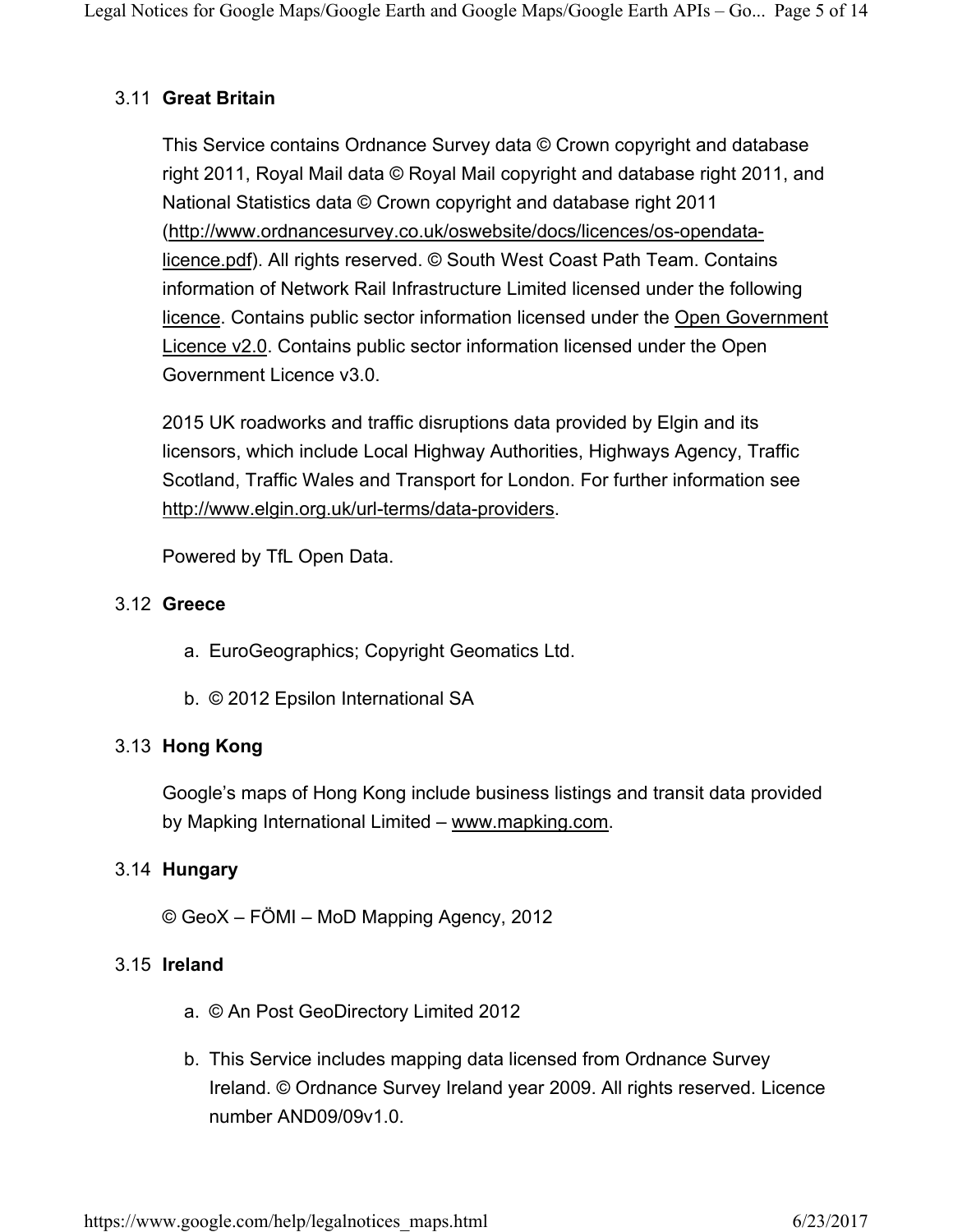#### 3.16 **Israel**

- a. Based on mapping data from Mapa Mapping and Publishing Ltd ("Mapa"). © Mapa - Mapping and Publishing. The mapping data is protected by international copyright laws and international copyright conventions.
- b. Your use of mapping data is permitted only for personal use (unless you are a business user where you can use the mapping for internal use, and in accordance with Google's terms that apply to the relevant Service) via Google's services.
- c. Unless authorized by these terms or Google's applicable terms of use, you may not: (i) copy, duplicate, reproduce, modify, sell, trade, resale, reverse engineer, create derivatives, digitize, translate or transcode the mapping data; or (ii) use the mapping data with any products, systems, functions or applications otherwise connected to or in communication with vehicles, vehicle navigation, positioning, dispatch, real time route guidance, fleet management, force management or similar application.
- d. You undertake full responsibility and risk related to your use of the mapping data. Mapa is not responsible to you for the mapping data and does not make or give to you any representations or warranties, express and implied, in connection with the mapping data, including, but not limited to, the accuracy, completeness, reliability or usability of the mapping data. Therefore, Mapa is not liable to you for any damage or claim whatsoever, direct or indirect, arising from your use of the mapping data.
- e. You will indemnify, defend and hold harmless Mapa from and against any and all claims or actions arising out of or in connection with your use of the mapping data accessed from or through Google's Services, including, but not limited to, losses, liabilities, damages, injuries (including injuries resulting in death), costs and expenses (including legal fees and costs).

## 3.17 **Italy (including Vatican City and San Marino)**

- a. © Geonext/DeAgostini
- b. © 2005 ediMap di Marcello Robberto

## 3.18 **Japan**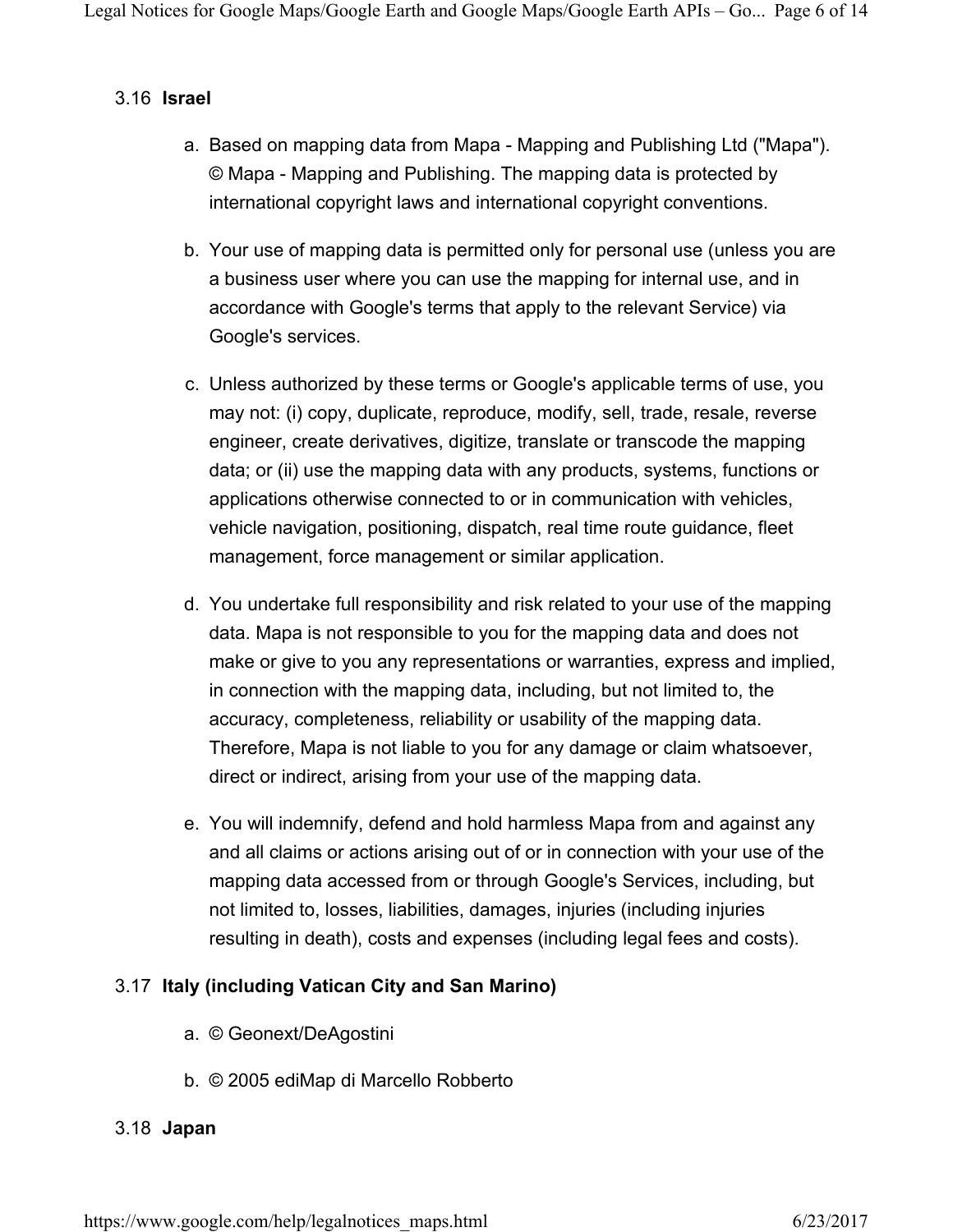- a. 日本の Google マップのサービスには、第三者から提供された著作権の対象と なるデータに基づいて Google が変更したビジネス リスティング データが含まれ ます。当該データを許可なく使用すると、Google またはその他の者が保持する 著作権を侵害することになる可能性があります。また商用利用は固く禁じられて います。ユーザーがビジネス リスティング データを取得することは許可されてい ません。
- b. Google および Google マップに表示されるデータの使用を許諾する第三者は、 本データの使用に起因する(結果的損害を含む)いかなる損害についても責任 を負わないものとします。
- c. 日本の地図画像、または地図を元にしたコンテンツの作成に使用されている KANJIDIC 辞書ファイルは、Electronic Dictionary Research and Development Group が著作権を有しており(© by the Electronic Dictionary Research and Development Group)、Electronic Dictionary Research and Development Group のライセンスに準拠して使用されています。
- d. この地図の作成に当たっては、国土地理院長の承認を得て、同院発行の50万 分の1地方図及び2万5千分の1地形図を使用した。(承認番号 平26情使、第 244-B28号)
- e. ©2012 一般財団法人日本デジタル道路地図協会 この地図の作成に当たって は、一般財団法人日本デジタル道路地図協会発行の全国デジタル道路地図 データベースを使用しました。( 測量法第44条に基づく成果使用承認 12- 163N )
- f. (株)トヨタマップマスター: 本品に使用している交通規制データは、道路交通法 および警察庁の指導に基づき全国交通安全活動推進センターが公開している交 通規制情報を使用して、(株)トヨタマップマスターが作成したものを使用して います。当該交規制データが現場の交通規制と異なるときは、実際の交通規 制標識/標示などを優先して運転してください。当該交通規制データは無断で複 写・複製・加工・改変することはできません。当該交通規制データが現場の交通 規制と異なるときは、実際の交通規制標識/標示などを優先して運転してくださ い。当該交通規制データは無断で複写・複製・加工・改変することはできませ ん。
- g. この地図の作成にあたり、平凡社と平凡社地図出版からのライセンス提供を受 けています。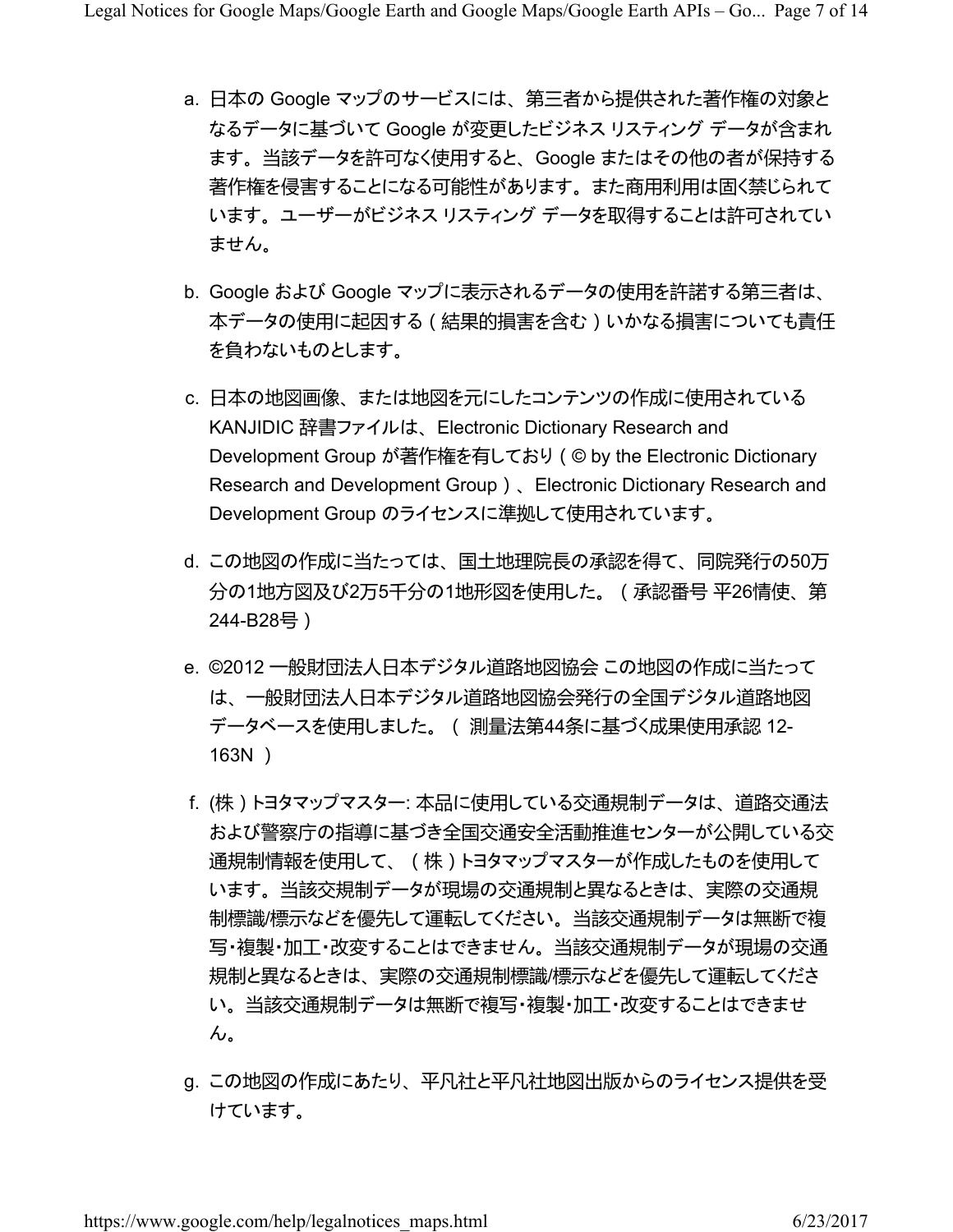- h. 交承 平成 25 年 110 号 JR データの内容は、株式会社交通新聞社発行の 「JR 時刻表」平成 29 年 5 月号に基づ いています。この時刻データを無断で 転載・複写し、又は紙媒体、電磁媒体その他いかなる媒体に加工することも禁 じます。
- i. ㈱ゼンリンの提供する地図データに基づいています。この地図データは世界各 国の著作権法および国際的な著作権協定によって保護されています。当該デー タを無断転載/複写又は加工することを禁じます。
- j. JRバスデータの内容は、株式会社交通新聞社作成のデータ平成 29年 5月分 に基づいています。この時刻データを無断転載・複写や電磁媒体等に加工する ことを禁じます。

Based on mapping data from Zenrin Co., Ltd. The mapping data is protected by international copyright laws and international copyright treaties. Reprinting, duplication or processing of the data without permission is prohibited. Map Data © Zenrin 2013

## 3.19 **Luxembourg**

© Administration du Cadastre et de la Topography (ACT)

## 3.20 **Mexico**

Source: INEGI (INSTITUTO NACIONAL DE ESTADÍSTICA Y GEOGRAFÍA)

## 3.21 **Netherlands**

© Andes B.V.

When using public transit data for The Netherlands, the data may have been supplied by Reisinformatiegroep B.V. (9292). These data may not be used to: (a) provide any product or service that deliberately negatively affects the broad availability of open public transport information to the public (e.g., deliberately misinforms end users); or (b) provide any product or service that is unethical or tortious in respect of third parties, in particular public transport operators (e.g., promotes fare dodging). These data are not suitable for interpreting the performance of public transport operators. 9292 explicitly reserves its rights.

## 3.22 **Northern Ireland**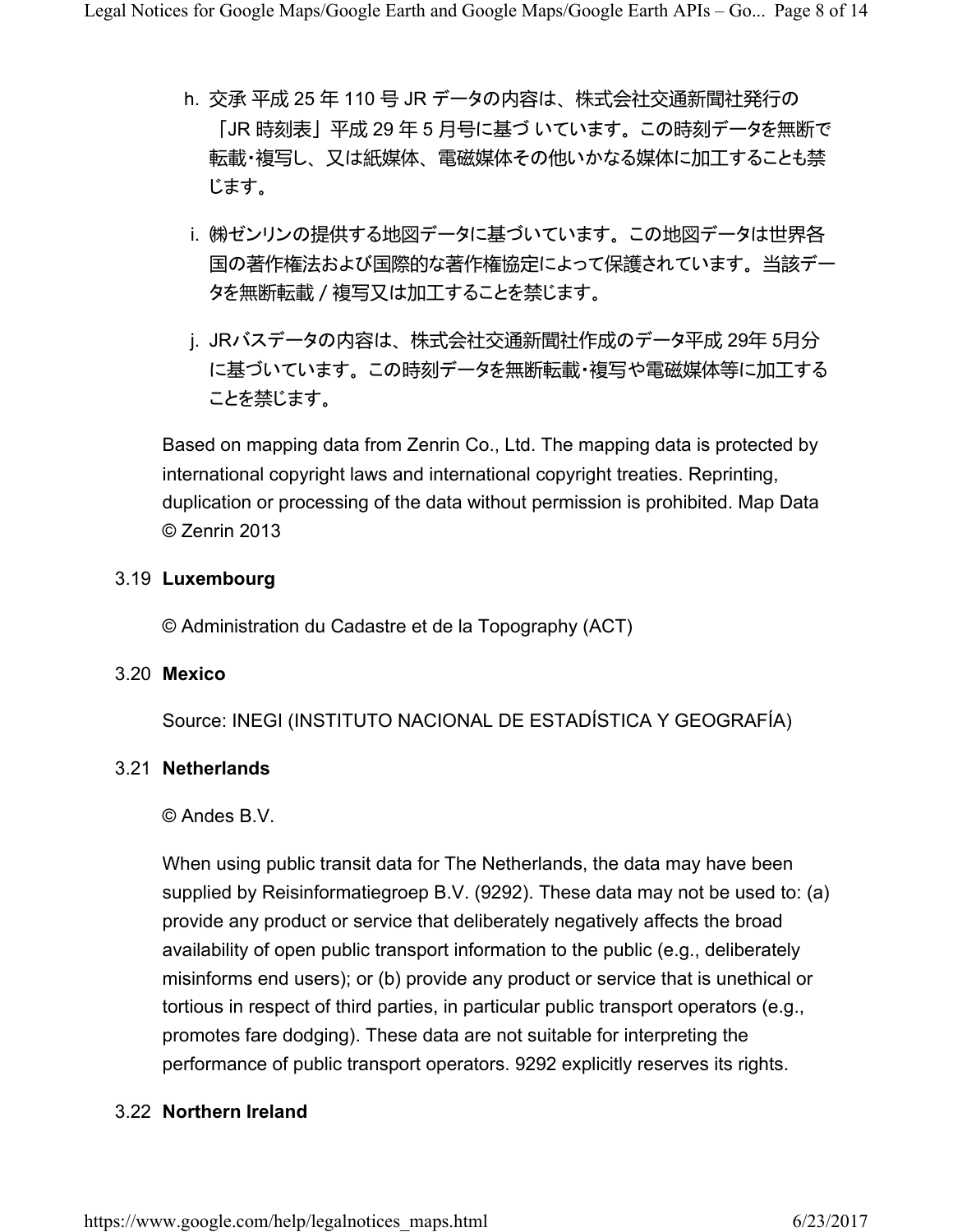© Ordnance Survey of Northern Ireland

## 3.23 **Norway**

Elveg©Statens kartverk and Statens vegvesen, N50 Kartdata©Statens kartverk

## 3.24 **Portugal**

- a. IgeoE Portugal
- b. © 2012 SRES DRIGOT
- c. © CTT-Correios de Portugal, SA

## 3.25 **Russia**

GIS Innovatsia 2011, Database«TopoRF\_1000000» (с) ДАТА+, 2006 2013 Rosreestr

#### 3.26 **Singapore**

This Service includes mapping data licensed from MapIt MSC Sdn Bhd.

#### 3.27 **Slovakia**

© Slovak Road Administration - www.cdb.sk

## 3.28 **South Africa**

© AfriGIS (Pty) Ltd

#### 3.29 **South Korea**

Based upon electronic data © SK telecom Co., Ltd. All rights reserved. Korean Association Survey and Mapping Review Completed No. 2012-018 (2012-05-09).

## 3.30 **Spain**

- a. Vectorial cartographic information based on Base Cartográfica Nacional from Instituto Geográfico Nacional de España
- b. Ajuntament de Roses
- c. Ajuntament de Sant Cugat del Vallès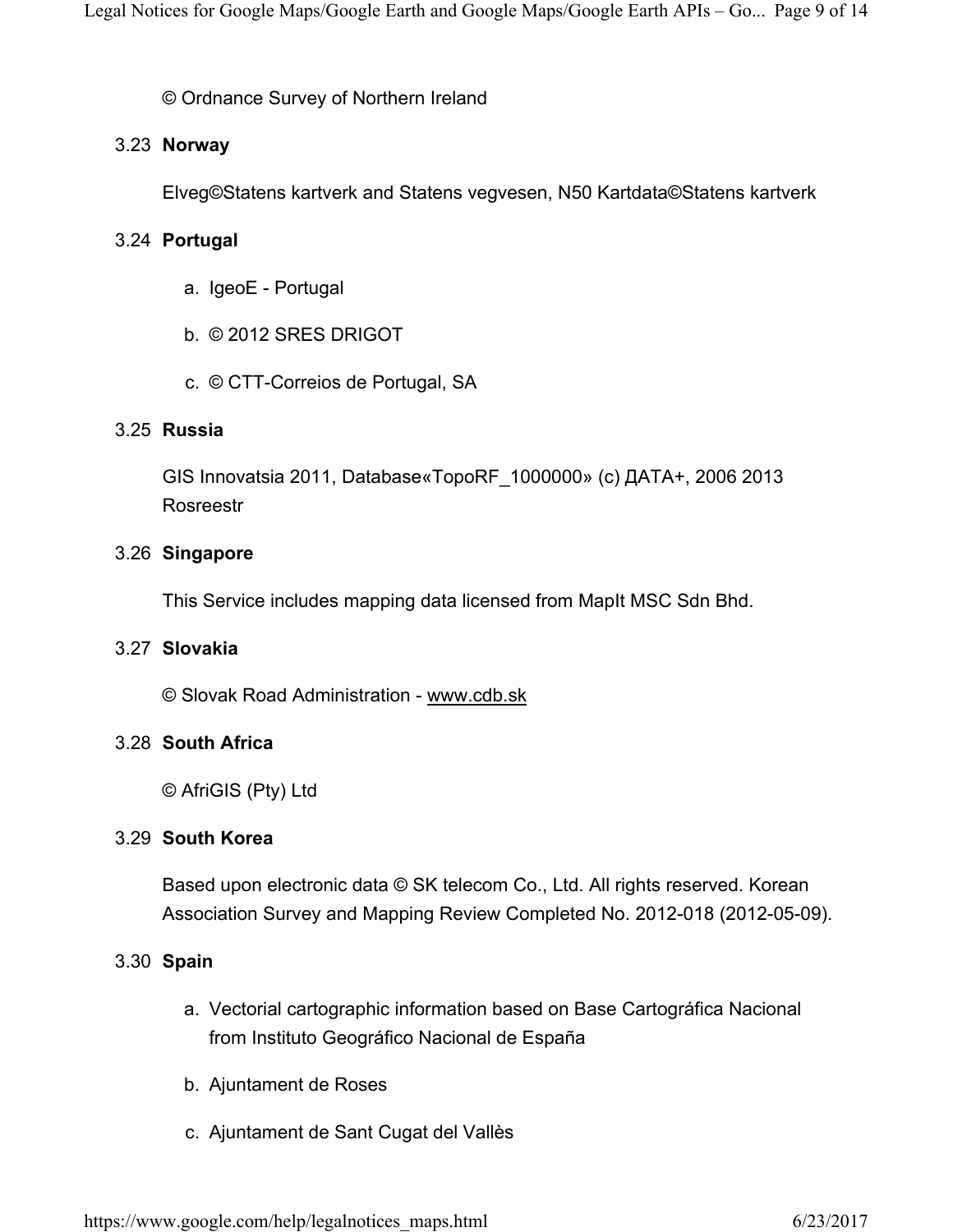d. Protected areas - EUROPARC España

## 3.31 **Sweden**

- a. © 2009 Cartesia GIS AB
- b. © Lantmäteriet/Metria
- c. © Swedish Environmental Protection Agency
- d. © 2009 Vägverket
- e. Based upon electronic data © National Land Survey Sweden

## 3.32 **Switzerland**

- a. © Swisstopo
- b. Swiss Postal Data (March 2011) are © Die Schweizerische Post. You are not permitted, at any one time, to use Swiss Postal Data to provide, display or provide access to mass downloads or bulk feeds of numerical latitude and longitude coordinates.
- c. © BSF Swissphoto

## 3.33 **Taiwan**

© 2013 Kingwaytek Technology Co., Ltd.

## 3.34 **Turkey**

© 2013 Basarsoft

#### 3.35 **Ukraine**

© Transnavicom - http://www.transnavi.com/

- 3.36 **United States.**Google maps of the United States include data provided from the following sources:
	- a. U.S. Fish and Wildlife Service http://www.fws.gov/
	- b. U.S. Census Bureau http://www.census.gov/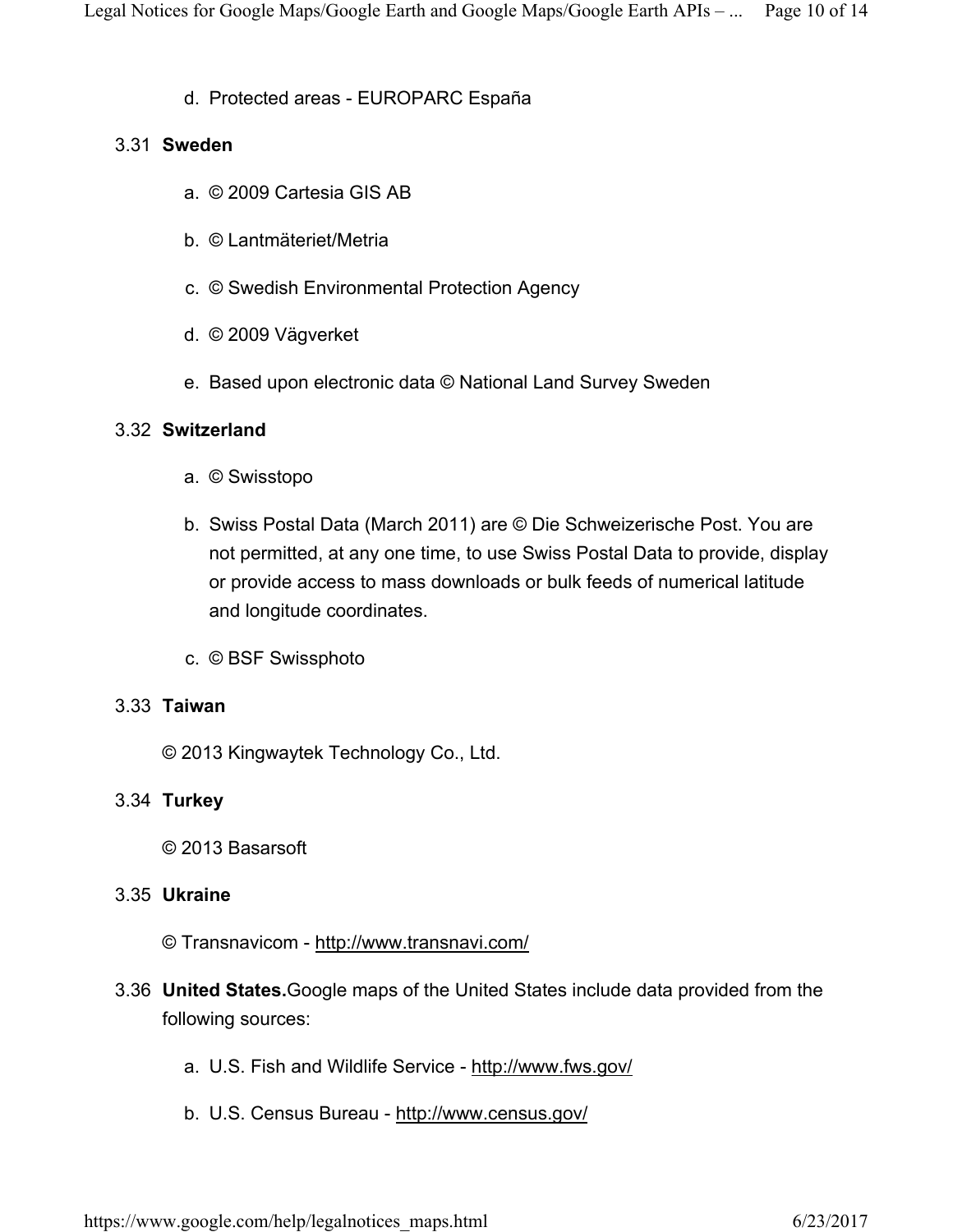- c. USDA Forest Service http://www.fs.fed.us/
- d. U.S. Geological Survey, Gap Analysis Program (GAP) http://gapanalysis.usgs.gov/padus/
- e. U.S. Geological Survey, U.S. Geographic Names Information System (GNIS) - http://geonames.usgs.gov/
- f. U.S. Geological Survey, National Hydrography Dataset (NHD) http://nhd.usgs.gov/
- g. U.S. Geological Survey, Topographic Maps http://topomaps.usgs.gov/
- h. U.S. Geological Survey http://www.usgs.gov/
- i. U.S. Coast Guard http://www.uscg.mil/
- j. University of New Hampshire http://ccom.unh.edu/
- k. U.S. National Parks Service http://www.nps.gov
- l. U.S. Department of Transportation, Research and Innovative Technology Administration - http://www.rita.dot.gov/

#### 3.37 **Worldwide**

- a. Unicode Common Locale Data Repository © Unicode, Inc. (http://www.unicode.org/copyright.html). All rights reserved.
- b. © 2010 Europa Technologies

#### 4

## **Business Listings Data.**

#### 4.1 **Argentina**

When you search for local listings in Argentina, your search results may include content (including business listings and related information) that has been supplied by Guru Soluciones. The intellectual property rights in this content are owned by Guru Soluciones or its licensors, and may only be used in accordance with these Terms of Service and any applicable terms and conditions of Guru Soluciones.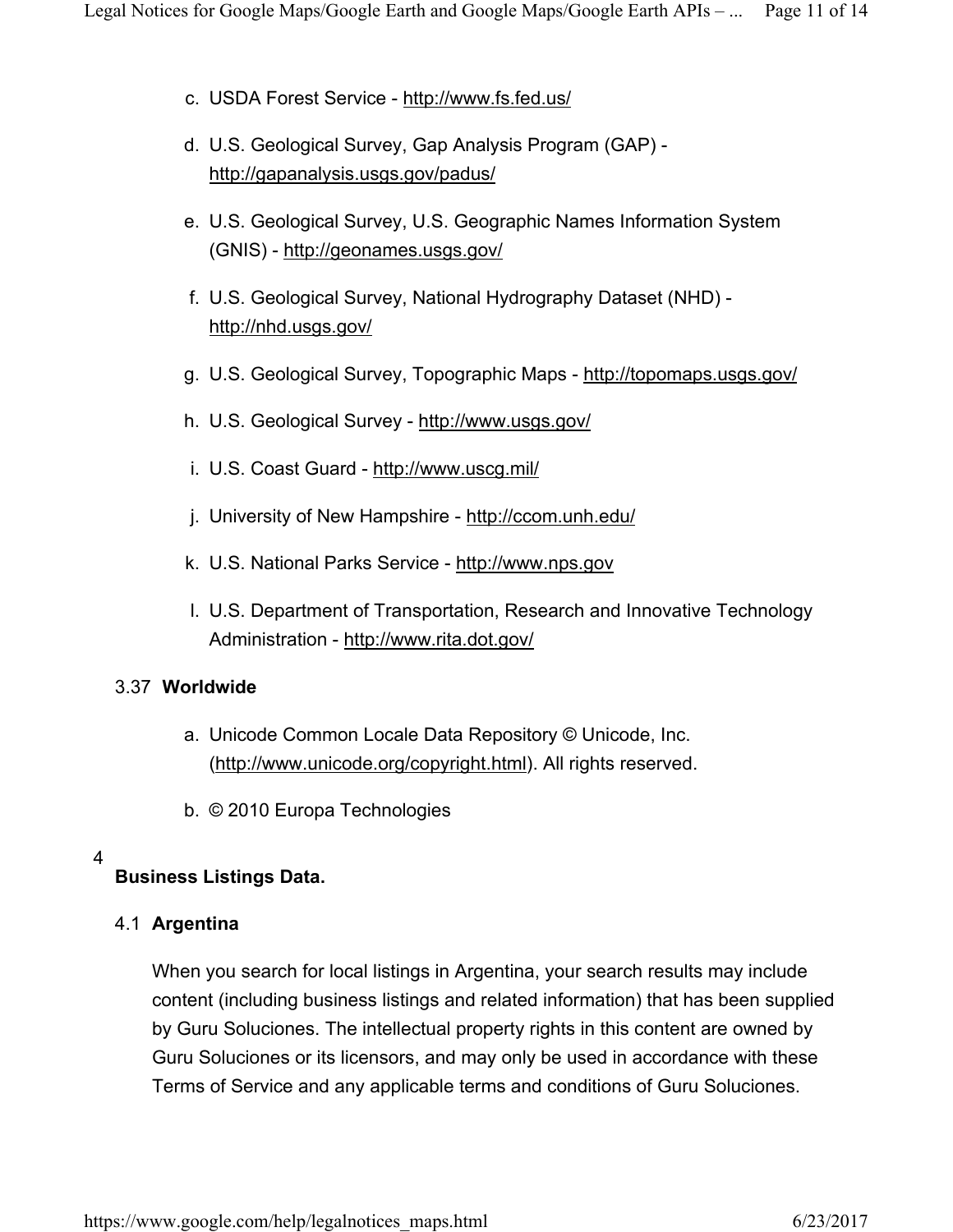## 4.2 **Belgium, Denmark, France, Germany, Israel, Luxembourg, Netherlands, and Monaco**

When you search for local listings in Belgium, Denmark, France, Germany, Israel, Luxembourg, Netherlands, and Monaco, your search results may include content (including business listings and related information) which has been supplied by Kapitol S.A. (trading as Infobel) (the "Infobel Content"). The intellectual property rights in the Infobel Content are owned by Kapitol S.A. or its licensors. The Infobel Content may only be used in accordance with these Terms of Service and the applicable terms and conditions of Kapitol S.A. If you know that your business listing is supplied by Kapitol S.A., and you have any questions about it you should contact them directly.

## 4.3 **Brazil**

When you search for local listings in Brazil, your search results may include content (including business listings and related information) that has been supplied by TeleListas S/A. The intellectual property rights in this content are owned by TeleListas or its licensors, and may only be used in accordance with these Terms of Service and any applicable terms and conditions of TeleListas.

## 4.4 **Bulgaria**

When you search for local listings in Bulgaria, your search results may include content (including business listings and related information) that has been supplied by New Europe Directories Bulgaria EOOD (www.goldenpages.bg). The intellectual property rights in this content are owned by New Europe Directories Bulgaria EOOD or its licensors, and may only be used in accordance with these Terms of Service and any applicable terms and conditions of New Europe Directories Bulgaria EOOD. If you know that your business listing is supplied by New Europe Directories Bulgaria EOOD and you have any questions about it, you should contact them directly.

## 4.5 **Italy**

When you search for local listings in Italy, your search results may include content (including business listings and related information) that has been supplied by SEAT Pagine Gialle SPA (www.paginegialle.it). The intellectual property rights in this content are owned by SEAT Pagine Gialle SPA or its licensors, and may only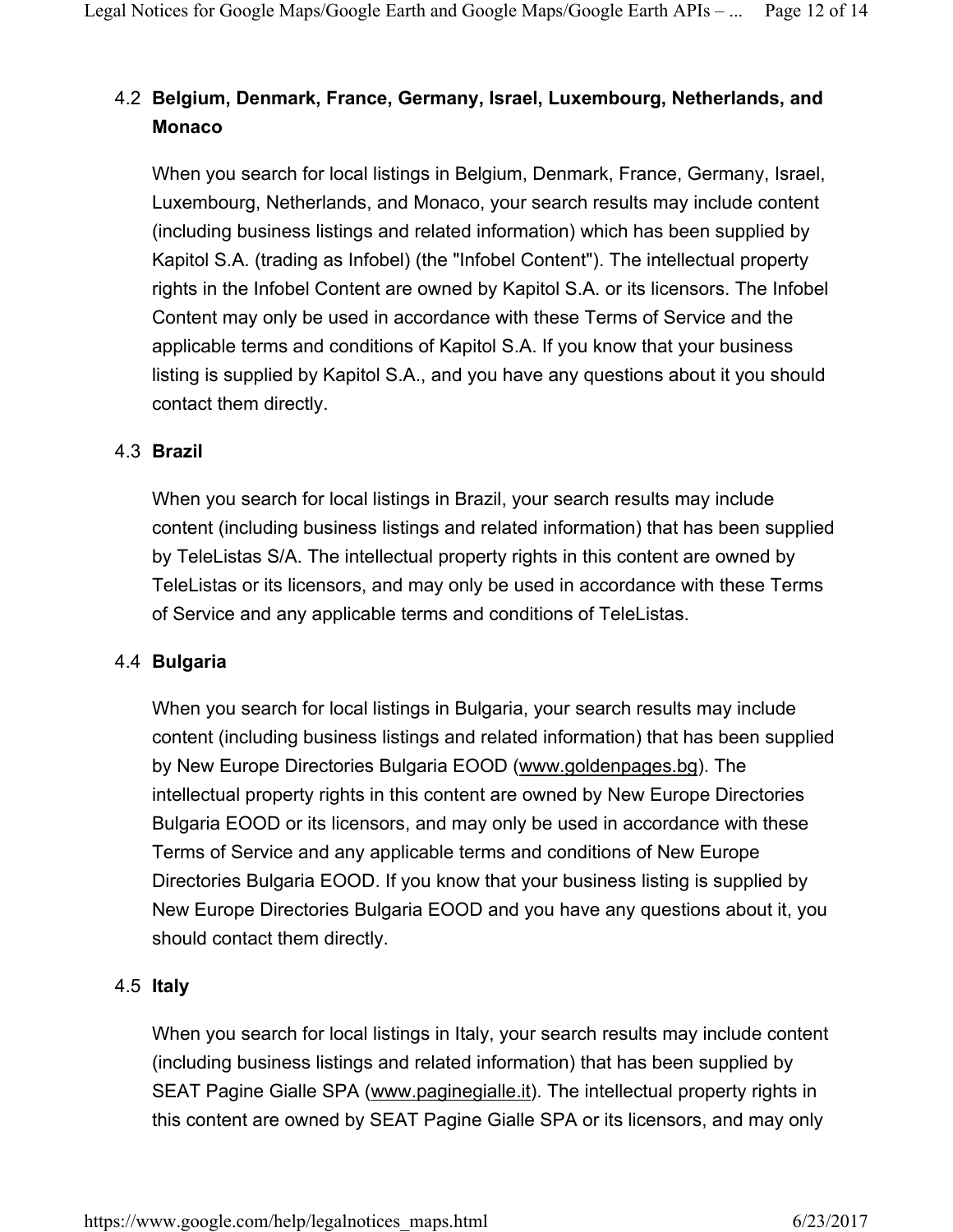be used in accordance with these Terms of Service and any applicable terms and conditions of SEAT Pagine Gialle SPA. If you know that your business listing is supplied by SEAT Pagine Gialle SPA and you have any questions about it, you should contact them directly.

## 4.6 **People's Republic of China**

When you search for local listings in the People's Republic of China, your search results may include content (including business listings and related information) that has been supplied by Dianping Holdings Ltd. (http://www.dianping.com/) The intellectual property rights in this content are owned by Dianping Holdings Ltd or its licensors, and may only be used in accordance with these Terms of Service and any applicable terms and conditions of Dianping Holdings Ltd. If you know that your business listing is supplied by Dianping Holdings Ltd. and you have any questions about it, you should contact them directly.

## 4.7 **Republic of Ireland**

When you search for local listings in the Republic of Ireland, your search results may include content (including business listings and related information) that has been supplied by Central Index (www.centralindex.com) and YourLocal.ie, trading names of Touch Local Ltd. The intellectual property rights in this content are owned by Touch Local Ltd. or its licensors, and may only be used in accordance with these Terms of Service and any applicable terms and conditions of Touch Local Ltd. If you know that your business listing is supplied by Touch Local Ltd. and you have any questions about it, you should contact them directly.

## 5

## **Software.**

## 5.1 **Interactive Data Visualization, Inc.**

Google Earth uses SpeedTree®RT technology (©2011 Interactive Data Visualization, Inc.). SpeedTree® is a registered trademark of Interactive Data Visualization, Inc. All rights reserved.

## 5.2 **NewSouth Innovations**